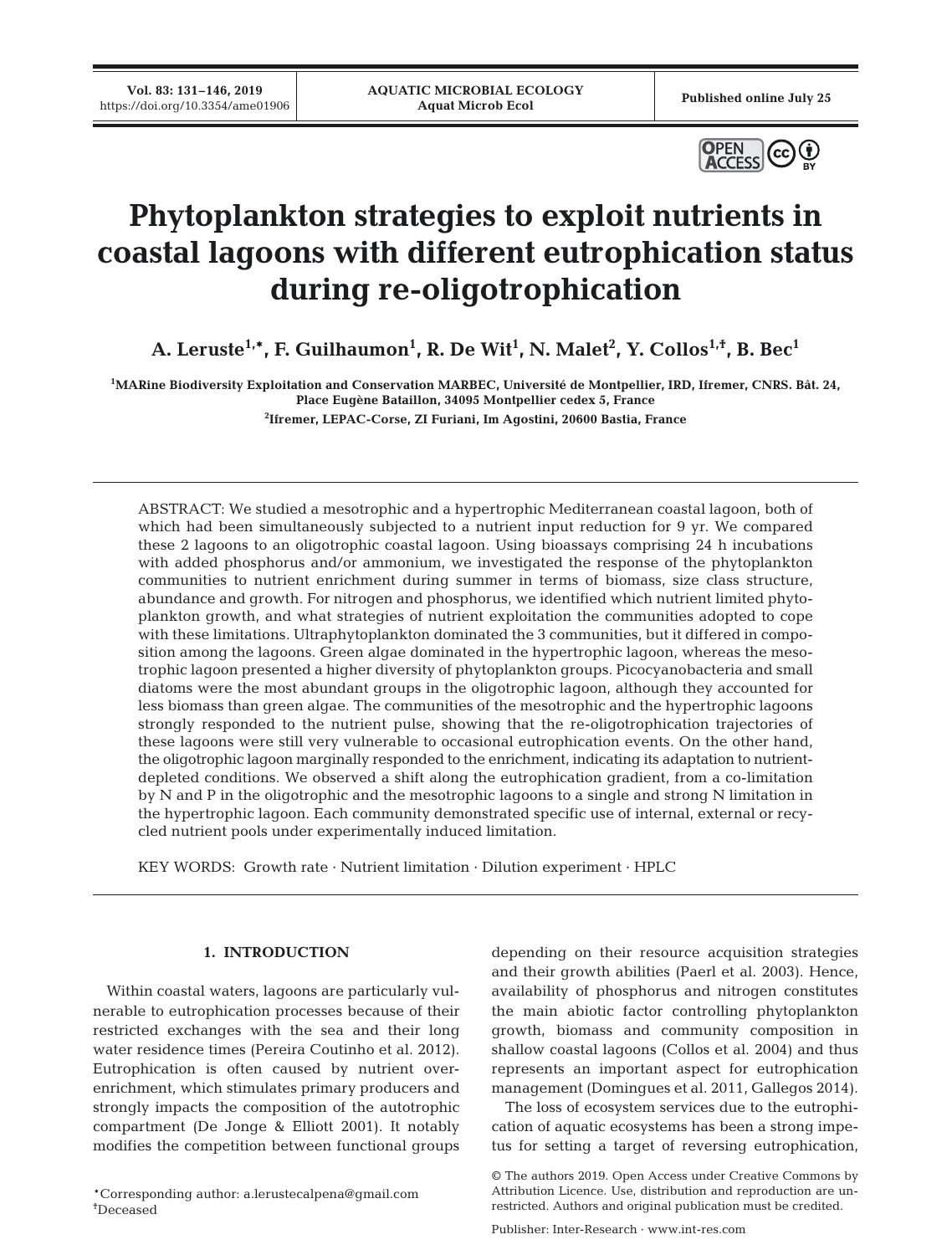which is also in agreement with the objectives of the Water Framework Directive (WFD, 2000/60/EC) (Cartaxana et al. 2009). To improve the ecological status of eutrophic aquatic systems and initiate their ecological restoration, nutrient inputs must be reduced. Some freshwater systems have been submitted to reoligotrophication processes since the 1970s (Jeppesen et al. 2005, 2007, Van Donk et al. 2008). However, ecological restoration is a very complex and variable process, which often requires a long time to be successful (de Jonge & de Jong 2002). Indeed, several lakes showed hysteresis during their re-oligotrophication, related to persistent nutrients loads. These nutrients originate from the remobilization of organic material in the sediment (Jeppesen et al. 2005, Phillips et al. 2005), or from outside due to an insufficient reduction of external loads (Van Donk et al. 2008). Thus, to be effective, nutrient management of eutrophic waterbodies requires understanding the relationships between primary production and nutrient loads, especially from external and recycled sources (Domingues et al. 2011, Wood & Bukaveckas 2014). For several coastal waters such as lagoons, the responses to ecological restoration through their re-oligotrophication have been assessed (Collos et al. 2009, Leruste et al. 2016). Re-oligotrophication first impacts phytoplankton communities, inducing some functional responses. It results in an increase in nutrient limitation (Nixon 2009), which is one of the keystone drivers of phytoplankton growth and composition (Cloern 2001, Crossetti & Bicudo 2005). Similar to eutrophication, reoligotrophication particularly affects the size structure of phytoplankton communities (Ruggiu et al. 1998, Collos et al. 2009, Kamenir & Morabito 2009). However, studies of re-oligotrophication are more scarce than those of eutrophication, and their results are quite complex to interpret due to the intrinsic complexity of these ecosystems. There is thus a strong need for studies of re-oligotrophication (Domingues et al. 2011), since this process is still poorly documented and understood (Phillips et al. 2005).

In the coastal lagoons along the French Mediterranean coastline, phytoplankton nutrient limitation is variable, with consequences for their ecosystem functioning. Particularly, along the eutrophication gradient, a shift from phosphorus to nitrogen limitation with increasing eutrophication has been described (Souchu et al. 2010). Among the French Mediterranean coastal lagoons, a complex of 8 lagoons was submitted to an intense eutrophication process since the 1960s, mainly due to the indirect discharge of effluents from the Montpellier city district wastewater treatment plant. Related to the distance from this major point source, a eutrophication gradient formed along the lagoon complex, from mesotrophic in the southwest to hypertrophic in the northeast. Picophytoplankton, which is highly competitive to nutrient pulses, dominated the autotrophic communities of these lagoons (Bec et al. 2011). Since 2005, the lagoon complex has been submitted to a drastic reduction of anthropogenic P and N inputs, leading to the beginning of a re-oligotrophication process. This new dynamic has driven strong responses of phytoplankton communities, reflected by a sharp decrease in phytoplankton biomass and picoeukaryote abundance. It has also triggered drastic changes in community composition related to the functional responses of the different species. The outcome was variable among lagoons, and was dependent on their eutrophication status before the start of the nutrient input reduction (Leruste et al. 2016). Hence, studying stations in different lagoons in this complex offered the unique advantage that, while the period of their re-oligotrophication process was exactly the same, they differed in eutrophic status before the start of this process in 2005. The impact of the previous trophic state on phytoplankton to nutrient conditions during the re-oligotrophication process could thus be assessed.

It is important to understand how phytoplankton functionally respond to nutrient availability, particularly in terms of growth and community composition. This knowledge will in turn help us to understand the result of eutrophication management, and to predict time scales of re-oligotrophication processes (Domingues et al. 2015). Therefore, we formulated 3 main questions: (1) How vulnerable are these lagoons during the re-oligotrophication process to a nutrient pulse? More specifically, we asked: Which organisms within phytoplankton assemblages respond in the short term to a nutrient pulse, depending on the nutrient, and how do they respond? (2) Which nutrients limit the growth of phytoplankton assemblages during re-oligotrophication processes in lagoons? (3) What strategies of resource use can phytoplankton assemblages employ to cope with an experimentally induced nutrient limitation? Specifically: Which nutrient sources are preferentially used, considering internal, external and recycled pools?

To examine these questions, we conducted a study on 2 lagoons from the complex that strongly differed in their eutrophication status before the start of the re-oligotrophication process and presently still show differences. For comparison, we also selected an oligotrophic lagoon which has remained in a good ecological state over the past 2 decades. During the summer of 2014, we experimentally incubated phyto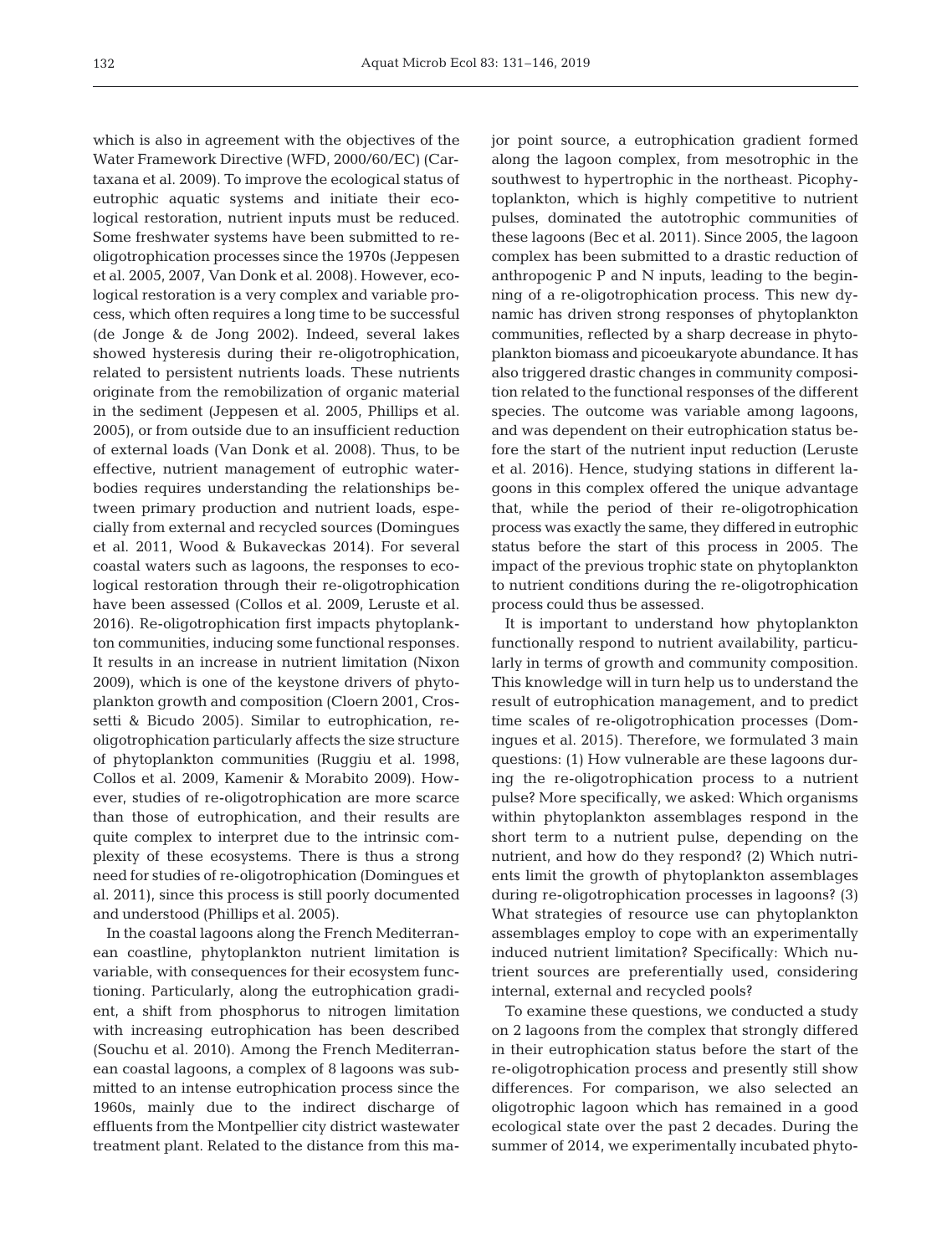plankton communities from these 3 lagoons with an added nutrient enrichment, under *in situ* light and temperature conditions. The full nutrient enrichments allowed us to assess the reactivity of the phytoplankton assemblages to a nutrient pulse. Moreover, we also explored the vulnerability of the re-oligotrophication process to a nutrient pulse. Using the 'All minus one' technique, we induced nitrogen and phosphorus limitations to understand phytoplankton strategies to offset depleted conditions (Andersen et al. 1991).

## **2. MATERIALS AND METHODS**

#### **2.1. Study sites and sampling procedures**

Along the French Mediterranean coastline, the mesotrophic north Ingril (IN) and hypertrophic west Méjean (MW) lagoons are located at the southwest and the northeast of the Palavas lagoon complex. They represent in this complex the lesser and the mostly eutrophied lagoons, respectively (Fig. 1). Both lagoons are separated from the sea by the Rhône-to-Sète canal, and hydraulic exchanges with the sea are therefore indirect via this canal only. Both lagoons were exposed to nutrient over-enrichment from the 1960s to 2005 and have followed a re- oligotrophication trajectory since December 2005 (Leruste et al. 2016). However, their benthic nutrient stocks still represent a significant internal source of nutrients (Souchu et al. 2010). The phytoplankton communities of these



Fig. 1. Sampling stations in Ayrolle (AYR, oligotrophic), north Ingril (IN, mesotrophic), west Méjean (MW, hypertrophic) lagoons in southern France

2 lagoons were compared to those of a lagoon that has virtually not been impacted by eutrophication: the Ayrolle lagoon (AYR) (Fig. 1). This oligotrophic lagoon has a small watershed  $(104 \text{ km}^2)$  without urbanization. AYR is connected to the sea by a natural inlet in the southeast, while the 2 selected lagoons from the Palavas complex are not directly connected to the sea, but communicate indirectly through the Rhône-to-Sète canal and adjacent lagoons. Since the start of the monitoring program in 1998, the AYR lagoon has been characterized by a good ecological state, low nutrient concentrations and low phytoplankton biomass (Souchu et al. 2010).

Experiments were carried out from 25 August to 4 September 2014. In each lagoon, 70 l of water prefiltered through 1000 μm mesh to remove larger debris without removing zooplankton or larger phytoplankton cells (Collos et al. 2005) were sampled in sub-surface (20 cm depth) between 08:30 and 11:00 h and kept in the dark. At the sampling stations, salinity and temperature were measured with a conductivity meter (Cond 3110 Set 2) at 20 cm depth.

Upon return to the laboratory, water samples were homogenized by gentle shaking and were then aliquoted. Two volumes of 80 ml of water were sampled in 100 ml polypropylene bottles, prewashed with 1 mol l−1 HCl and rinsed 3 times with milli-Q water, to measure the concentrations of  $NH_4^+$ ,  $PO_4^{3-}$ ,  $NO_3^-$ , NO<sub>2</sub><sup>-</sup>, total nitrogen (TN) and total phosphorus (TP) (μM). Concentrations of dissolved inorganic nutrients  $(PO<sub>4</sub><sup>3-</sup>, NO<sub>3</sub><sup>-</sup>, NO<sub>2</sub><sup>-</sup>)$  were obtained by segmented flow automatic colorimetry (Raimbault et al. 1990, Aminot

> & Kérouel 2004, 2007), and ammonium concentrations were obtained using fluorescence (Holmes et al. 1999).

## **2.2. Size class structure and phytoplankton community composition**

Chlorophyll *a* (chl *a)* concentrations were used as a proxy for phytoplankton biomass. Phytoplankton pigment analysis and biomass measurement were performed on size-fractioned water to assess the contribution of 3 different size classes, i.e. ultraphytoplankton (<5 μm), nanophytoplankton (5− 20 μm) and microphytoplankton (>20 μm) to the total phytoplankton biomass, and phytoplankton community compositions for each size class. To obtain size-fractioned water, triplicates of water samples were filtered on nylon filtration tissue with 20  $\mu$ m and 5  $\mu$ m meshes to de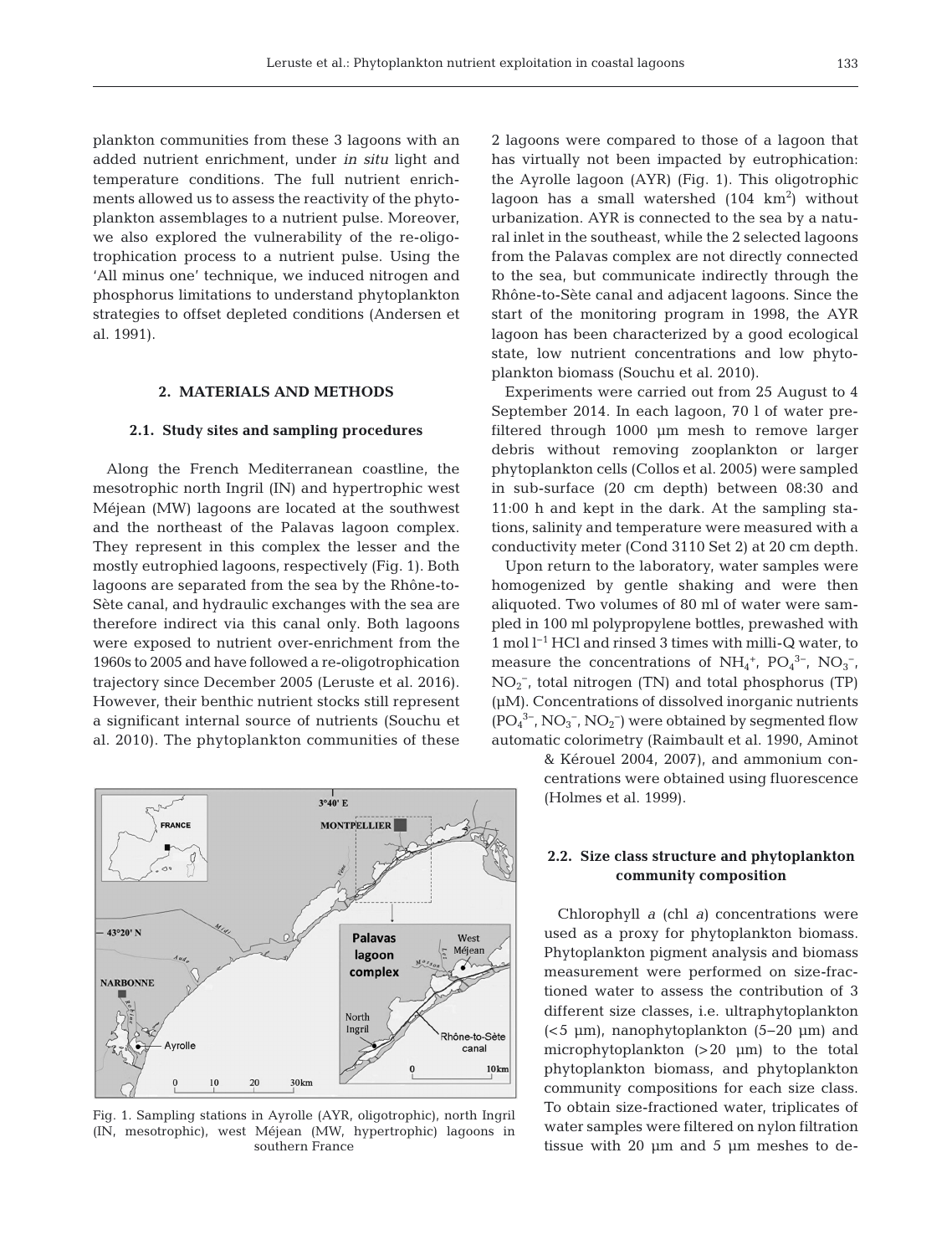termine the contribution of nanophytoplankton and ultraphytoplankton to total phytoplankton biomass. Known volumes of water samples and size-fractioned water aliquots were filtered on Whatman GF/F membranes (25 mm diameter and 0.7 μm porosity) and stored at −20°C. The volumes chosen for the filtrations depended on phytoplankton biomasses and were maximally 100 ml. The filters were ground in acetone (90%) and extracted during 24 h in the dark at 4°C. Pigments were measured by spectrofluorometry (Neveux & Lantoine 1993). Concentrations are expressed in  $\mu$ g l<sup>-1</sup>.

The biomass of microphytoplankton was obtained by subtracting chl *a* concentration of size-fractioned water filtered on 20 μm from the total chl *a* concentration. The biomass of nanophytoplankton was obtained by subtracting the chl *a* concentration of the size-fractioned water filtered on 5 μm from that of the water filtered on 20 μm, and the biomass of ultraphytoplankton was obtained from the chl *a* concentration of the size-fractioned water filtered on 5 μm.

Chemotaxonomic analysis using HPLC estimated phytoplankton taxonomic diversity in each size class (Leruste et al. 2015). Triplicates of size-fractioned water samples (150−2000 ml, depending on biomass densities) were filtered on Whatman GF/F membranes (47 mm diameter), and stored at −80°C prior to analysis. Pigments were extracted during 1 h with 5 ml of a mix acetone/methanol/water. Pigment analysis allowed the estimation of some major algal group biomasses using concentrations of pigment markers: heterokonts such as fucoxanthin-rich diatoms using fucoxanthin, dinophytes using peridinin, prasinophytes using prasinoxanthin, cryptophytes using alloxanthin, haptophytes using 19'but-fucoxanthin and 19'hex-fucoxanthin, green algae using chl *b*, lutein, violaxanthin, neoxanthin and zeaxanthin. Zeaxanthin pigment can also indicate cyanobacteria occurrence, although diatoxanthine can indicate the presence of euglenophytes, and violaxanthin can indicate the presence of chrysophytes (Roy et al. 2011).

Flow cytometry and optical microscopy complemented the description of community composition inferred from the HPLC (Sherrard et al. 2006, Paerl et al. 2007), particularly to resolve the zeaxanthin signal that corresponds both to green algae and cyanobacteria. Flow cytometry refined the HPLC results for ultraphytoplankton and especially cyanobacteria, by measuring abundances of cells <5 μm, (FACSCalibur, Becton Dickinson) (Bec et al. 2011). Cyanobacteria and eukaryotic phytoplankton cells (Peuk: picoeukaryotes <3 μm; and large ultra: ultraphytoplankton cells between 3 and 5 μm) were distinguished on the basis of light diffraction (forward scatter, related to cell size) and red fluorescence emissions (chl *a*, wavelength >650 nm), using beads for size calibration. Populations of coccoid cyanobacteria were identified by their orange fluorescence emission, and phycoerythrin-rich picocyanobacteria (PEcyan) were distinguished from phycocyanin-rich picocyanobacteria (PC-cyan) (Bec et al. 2011). Optical microscopy observations complemented HPLC results for nano- and microphytoplankton, by measuring abundances and taxonomic diversity of cells >5 μm. Triplicates of 1 l samples fixed with formaldehyde (5% final concentration) were stored in the dark prior to analysis. Because of weak phytoplankton biomasses in the oligotrophic lagoon, a modified Utermöhl protocol was used (Leruste et al. 2018). Taxonomic resolution was realized at the species level whenever possible, and verified according to the World Register of Marine Species (www.marinespecies.org/) and the scientific literature.

# **2.3. Maximal growth and mortality rates**

Phytoplankton maximal growth rates were measured by dilution experiments according to Landry & Hassett (1982). Five dilutions containing 9, 17, 43, 74 and 100% of sample in filtered lagoon water (0.2 μm Suporcap cartridges, Pall-Gelman, previously rinsed with 1 l of deionized water and sample water) were carried out in duplicate. The 5 duplicates were incubated in 1 l polycarbonate bottles previously washed with 10% HCl and rinsed 3 times with milli-Q water (Leruste et al. 2019). Before incubation, the bottles containing the different dilutions of sample received an enrichment based on f culture medium (Guillard & Ryther 1962), containing vitamins, silica, trace metals, nitrogen and phosphorus  $(NaH_2PO_4, final$ centration 0.8 μM). The nitrogen was provided as ammonium (20 μM final concentration), assuming that this is the predominant nitrogen form in these lagoons during summer, mostly derived from remineralization processes in the sediment (Collos et al. 2003, Serpa et al. 2007) and in view of previous observations on the lagoons from the Palavas complex and its surroundings (Ifremer 2009). This quantity of nitrogen was chosen to avoid phytoplankton growth limitation, previously observed at 10 μM in another lagoon from the same region (Bec et al. 2005). Two bottles of sample without dilution and en richment were incubated as controls. Bottles were incubated for 24 h in Thau lagoon water under *in situ* temperature and light conditions at 60 cm depth.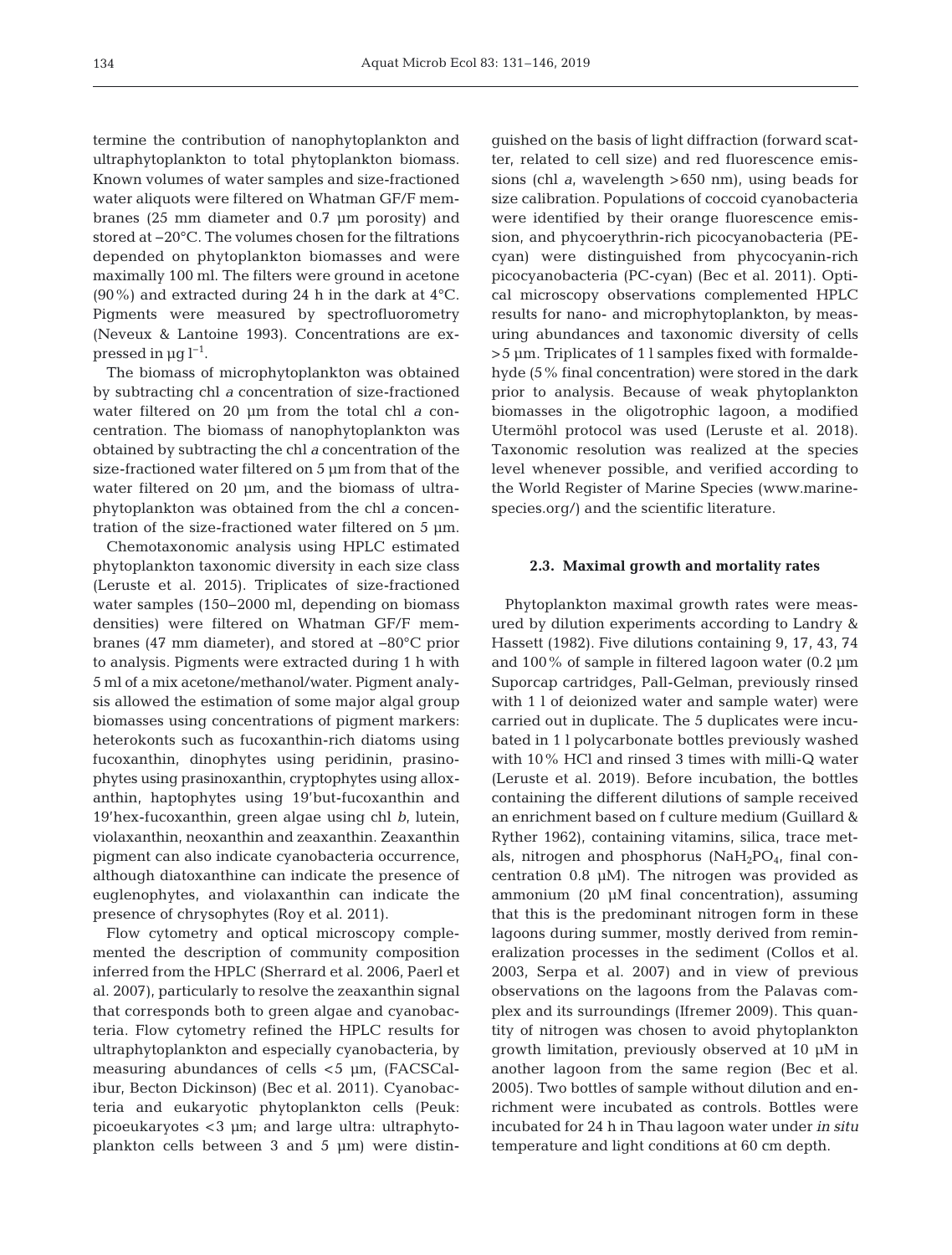After 24 h incubation, chl *a* concentrations of total, micro-, nano- and ultraphytoplankton were measured in each bottle. The temporal changes of chl *a* concentration of each fraction after *t* = 24 h were used to estimate their apparent growth rate *k(x)* for each dilution  $(x)$  ( $x = 1$  for undiluted sample, and  $x = 0$  for infinite dilution). For the enrichments, the results were fitted to the linear Eq. (1) (Landry & Hassett 1982):

$$
k(x) = \mu_{\text{max}} - gx \tag{1}
$$

where *x* is the dilution factor,  $k(x)$  is the apparent specific growth rate,  $\mu_{\text{max}}$  is the maximum growth rate, and *g* is the specific mortality rate assumed to correspond to grazing (all rates expressed as  $d^{-1}$ ). Hence, linear regression of the apparent growth rate *(k)* versus dilution factor *(x)* was used to obtain the maximum growth rate  $(\mu_{\text{max}})$  as the *y*-axis intercept, and the grazing rate *(g)* as the slope of the linear regression. Phytoplankton growth rate in incubations without added nutrient  $(\mu_0)$  was subsequently extrapolated by adding *g* (estimated for nutrient-enriched series, see above) to the apparent growth rate  $(k_0)$ estimated for undiluted unenriched treatments, assuming that grazing was not impacted by the enrichment. The  $\mu_0:\mu_{\text{max}}$  ratio assessed the impact of inorganic nutrient enrichment on growth and estimated the nutrient sufficiency for phytoplankton growth (Landry & Hassett 1982, Landry et al. 1998).

## **2.4. Nutrient limitation and resource use**

To assess the physiological nutrient limitation of phytoplankton, an 'All minus one' experiment was combined with the dilution technique (Landry & Hassett 1982). It consisted of selectively enriching 2 dilution series leaving out either nitrogen or phosphorus (Andersen et al. 1991). We assumed that specific grazing rates *(g)* were not affected by leaving out one of the nutrients, and can be estimated using the complete enrichment series. All bottles, i.e. both full and partial enrichments, were incubated together for 24 hours.

To identify which nutrient sources were used for phytoplankton growth during experimentally induced nutrient limitation, and to estimate their relative contributions, we considered 3 potential sources: (1) an external source comprising the dissolved nutrients in the water at the beginning of incubation; (2) internal nutrient pools present in the cells at the start of incubation; and (3) nutrients supplied by recycling through grazing, considering excretion, egestion and 'sloppy feeding' (release of organic matter during physical phytoplankton cell breakage, followed by microbial degradation). Hence, the potential biomass production can be divided into  $C_E(t)$  from the external nutrient pool,  $C<sub>I</sub>(t)$  from internal nutrient reserves and  $C_R(t)$  from the recycled nutrients. The external nutrient source is not affected by the dilution, while internal reserves are proportionally reduced. Grazing is reduced by a factor *x*, reducing recycled nutrient supply by the same proportion. Assuming that the amount of recycled nutrient is proportional to the amount of consumed food, the potential growth yield can be expressed as a function of the dilution factor:

$$
\Delta C(x,t) = \Delta C_{\rm R}(t)x^2 + \Delta C_{\rm I}(t)x + \Delta C_{\rm E}(t)
$$
 (2)

Accepting Eq. (2), and assuming that initial biomass in each dilution experiment was identical to biomass of the undiluted sample, reduced by the dilution factor  $(x)$ , i.e.  $C(x, 0) = x.C(1,0)$ , the apparent growth rate *k(x)* can be expressed by:

$$
k(x) = \frac{1}{t} \ln \left( 1 + \frac{\Delta C_{\rm R}(t) x^2 + \Delta C_{\rm I}(t) x + \Delta C_{\rm E}(t)}{x C(1,0)} \right) \tag{3}
$$

Introducing the potential production coefficient due to each nutrient source (*Z*) by  $K_Z = \frac{\Delta C_Z(x,t)}{C(1,0)}$ , Eq. (3) can be re-expressed with production coefficients:

$$
k(x) = \frac{1}{t} \ln(1 + K_{R}x + K_{I} + K_{E}x^{-1})
$$
 (4)

where  $k(x)$  is the apparent phytoplankton growth rate at dilution  $x$ , and  $K_E$ ,  $K_I$  and  $K_R$  are the potential production coefficients of the 3 different nutrient pools. These coefficients represent the relative yields of external, internal and remineralized nutrients, re spectively. The values of  $K_{\rm E}$ ,  $K_{\rm I}$  and  $K_{\rm R}$  can be estimated by fitting Eq.  $(4)$  to estimate  $k(x)$  by a non-linear regression method. To estimate parameters  $K_{\rm R}$ ,  $K_I$  and  $K_E$  by multiple linear regressions, Eq. (4) can be antiloged on each side, giving the following expression:

$$
\exp(k(x)t) - 1 = K_{R}x + K_{I} + K_{E}x^{-1}
$$
 (5)

with *x* and *x*−1 as independent variables and exp *(k(x)* t) − 1 as the dependent variable.

According to these equations, Andersen et al. (1991) showed how mean growth rate expressed the contribution of each nutrient source. To estimate the N and/or P limitation controlling the growth, the *Q* ratio between maximal growth rate in non-limiting nutrient conditions  $(\mu_{max})$  and growth rate under N or P limitation ( $\mu_{N}$  or  $\mu_{P}$ , respectively) was calculated and is given as  $Q_N$  or  $Q_P$ .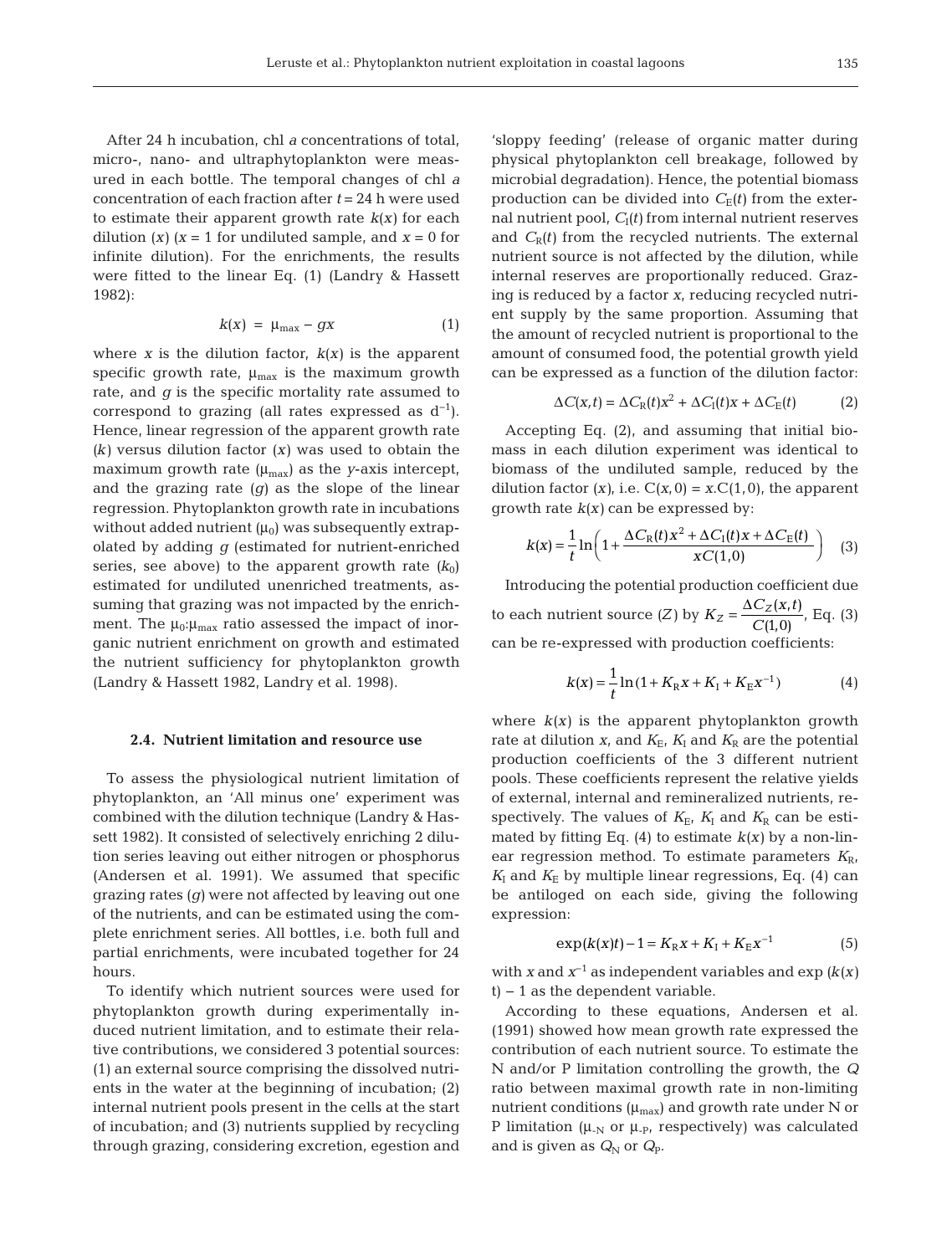#### **2.5. Statistical analysis**

Data analysis was performed with R (R Core Team 2013). To estimate the maximal growth rate and the grazing rate for the total phytoplankton and the 3 size classes, mixed-effect multiple regression analyses were performed with apparent growth rate for each dilution as the dependent variable. Several equations resulting in the combination of explanatory variables of Eq. (1) were fitted with the 'lmer' function from the 'lme4' library (version 1.1-10, Bates et al. 2015). All combinations were considered using the 'dredge' function of the 'MuMIn' package (Bartón 2013). Model selection was based on parsimony using the small-sample corrected Akaike's information criterion  $(AIC<sub>c</sub>)$ . However, the linear model was selected as it allows calculating μmax and *g* according to Eq. (1) (Landry & Hassett 1982). To check whether this selection was justified, we calculated the difference between the  $AIC_c$  of this model and the one having the lowest  $AIC_c$  to obtain a  $AIC_c$  value. The linear model was accepted only for  $AIC_c < 2$ , and we concluded that it does not statistically make sense to calculate  $\mu_{\text{max}}$  and *g* for AIC<sub>c</sub> > 2 (Burnham & Anderson 2004).

To estimate the contribution of the 3 different nutrient sources to growth during experimentally induced nutrient limitation in the 'All minus one' incubations, we estimated the  $K_I$ ,  $K_E$  and  $K_R$  coefficients reflecting internal, external or recycled sources, respectively. Therefore, we used mixed-effect multiple linear regressions according to Eq. (5). These calculations were performed for total phytoplankton and separately for the 3 size classes. Based on Eq. (5), several models using combinations of the explanatory variables were fitted with the 'lmer' function. To identify the best model (best combinations of the 3 resource coefficients),  $AIC<sub>c</sub>$  was used to select the most parsimonious model. We then estimated the proportion of biomass produced from these 3 sources, by multiplying initial biomasses with the 3 coefficients (Andersen et al. 1991).

# **3. RESULTS**

# **3.1. Environmental parameters reflecting the eutrophication status of the lagoons**

Environmental parameters and chl *a* concentrations for the 3 lagoons during sampling are presented in Table 1. Salinity was higher than the seawater salinity in the mesotrophic IN lagoon (41), close to that of the seawater in the hypertrophic MW lagoon (37), and lower (31) in the oligotrophic AYR lagoon. Temperatures were comparable among lagoons (21−23°C). Dissolved inorganic nitrogen concentrations were lower than 1.5 μM in the 3 lagoons, and mainly comprised ammonium. Chl *a*, TP and phosphate concentrations reflected the eutrophication gradient displayed by the lagoons. A remarkably high phosphate concentration (2.5  $\mu$ M) was observed in the hypertrophic MW lagoon. TN concentrations were comparable for the oligotrophic AYR and the mesotrophic IN lagoons (around 30 μM), and 4-fold higher (123 μM) in the hypertrophic MW lagoon. This resulted in a strong decrease of the TN:TP ratio along the eutrophication gradient, from 72 (AYR) to 14 (MW).

#### **3.2. Composition of phytoplankton communities**

Phytoplankton communities in the 3 lagoons were dominated by ultraphytoplankton <5 μm. This represented 87, 63 and 84% of the total chl *a* concentrations in the oligo-, meso- and hypertrophic lagoons, respectively (Fig. 2). However, the composition of this major size class changed among lagoons. Green algae dominated the biomass of the ultraphytoplankton of the oligo- and the hypertrophic lagoons, representing 44.5 and 55.3% of the pool of pigments (Fig. 3). Among green algae, *Chlorella*-like cells dominated in the hypertrophic MW lagoon. Green algae and cryptophytes dominated the ultraphytoplankton of the mesotrophic IN lagoon, reaching 38.2 and 37.7% of the pigment concentrations. Cryptophytes were also

Table 1. Environmental parameters and phytoplankton biomasses expressed as chlorophyll *a* (chl *a*) concentration in the 3 lagoons during sampling in summer 2014. Chl *a* concentrations are expressed as mean and standard deviation of triplicates. Lagoons (see Fig. 1) are AYR: Ayrolle (oligotrophic), IN: north Ingril (mesotrophic), MW: west Méjean (hypertrophic). TN: total nitrogen, DIN: dissolved inorganic nitrogen, TP: total phosphorus. Dates are given as d/mo/yr

| Lagoon     | Date     | Temp<br>(°C) | Salinity | TN   | PO <sub>A</sub><br>NO <sub>3</sub><br>DIN<br>TP<br>$NH_{4}$<br>NO <sub>2</sub> |      | Total chl a<br>$(\mu q l^{-1})$ | TN:TP |      |      |                 |      |
|------------|----------|--------------|----------|------|--------------------------------------------------------------------------------|------|---------------------------------|-------|------|------|-----------------|------|
| <b>AYR</b> | 03/09/14 | 21.0         | 30.9     | 32.5 | 0.62                                                                           | 0.00 | 0.07                            | 0.69  | 0.45 | 0.12 | $0.23 \pm 0.01$ | 72.2 |
| IN         | 25/08/14 | 20.8         | 41.5     | 28.2 | 0.99                                                                           | 0.15 | 0.07                            | 1.21  | 0.89 | 0.21 | $0.98 \pm 0.04$ | 31.7 |
| MW         | 27/08/14 | 23.2         | 36.6     | 123  | 0.68                                                                           | 0.00 | 0.37                            | 1.05  | 8.72 | 2.48 | $36.1 \pm 0.68$ | 14.1 |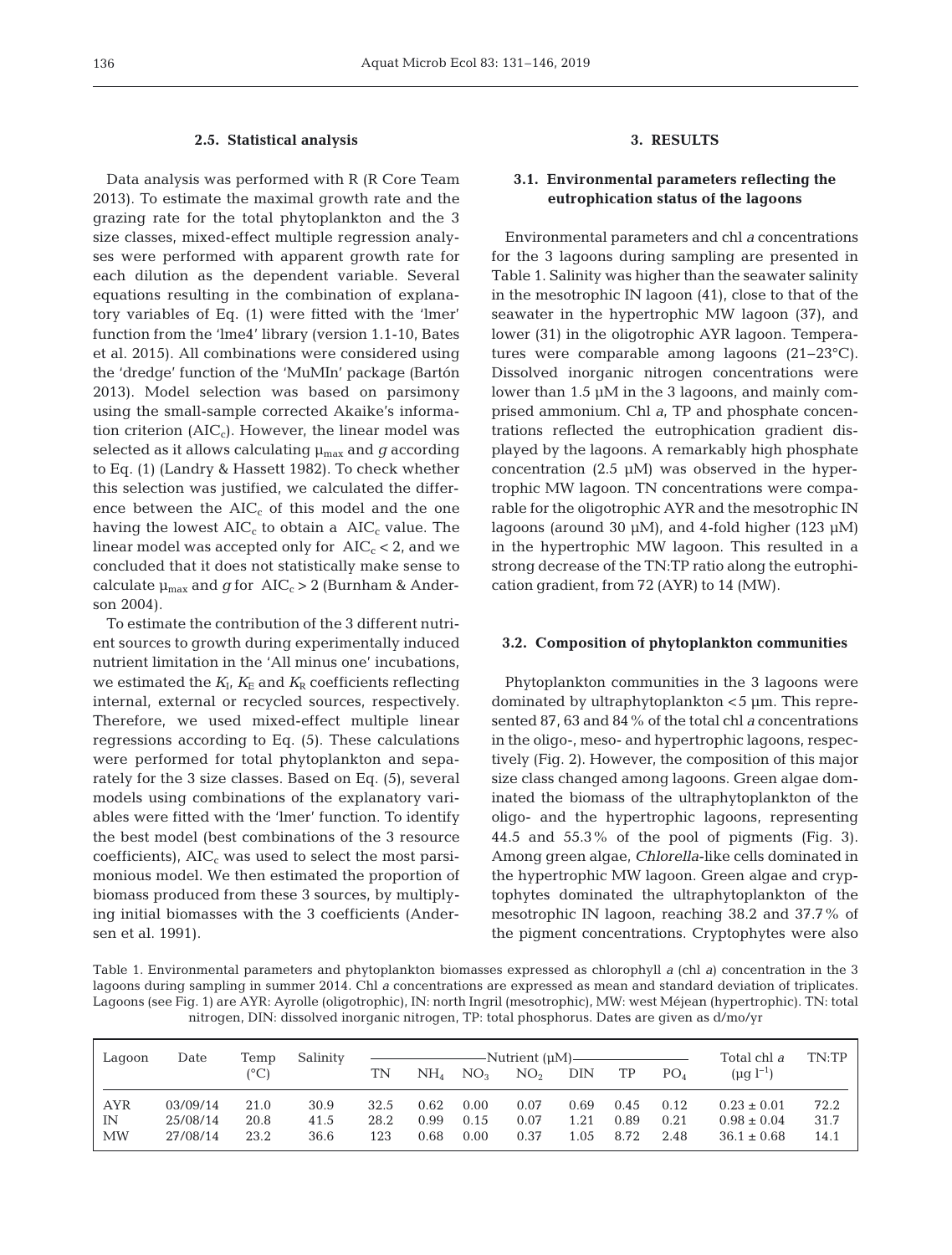

Fig. 2. Contribution of ultraphytoplankton (<5 μm, light grey), nanophytoplankton (5−20 μm, grey) and microphytoplankton (>20 μm, dark grey) to the total biomass, in the oligo- (AYR), meso- (IN) and hypertrophic (MW) lagoons (see Fig. 1) in summer 2014

well represented in the ultraphytoplankton of the oligotrophic AYR lagoon, with alloxanthin representing 19.4% of the pigments of this fraction. Small-size fucoxanthin-rich diatoms also composed the ultraphytoplankton of the 3 lagoons, with fucoxanthin repre-

senting 19.7, 12.1 and 16.6% of the pool of pigments in the oligo-, meso- and hypertrophic lagoons, respectively. Ultraphytoplankton also comprised picocyanobacteria, their biomass proportion reaching 7.6% in the mesotrophic, 12.6% in the oligotrophic and 19.7% in the hypertrophic lagoons. In terms of abundance, PC-cyan numerically dominated the ultraphytoplankton of the oligotrophic lagoon (Peuk: 11.9%, PC-cyan: 76.5%), while Peuk dominated those of the Palavas lagoons (IN and MW) (Fig. 4). The numerical dominance of Peuk was particularly marked in the hypertrophic MW lagoon, representing 68% of total cell counts. Moreover, PC-cyan were also abundant in the hypertrophic lagoon, representing 30.6% of the cell counts. In contrast, PE-cyan were only detected in the mesotrophic lagoon, reaching 2.3% of the ultraphytoplankton abundance (Fig. 4).

Nano- and microphytoplankton compositions also changed among lagoons. The hypertrophic MW lagoon still displayed the highest proportion of green algae, representing 64.7 and 61.6% of the pigment pools for nano- and microphytoplankton. Although peridinin was never detected in the hypertrophic lagoon, dinophyte abundances, proportions and richness were high according to microscopic observations. Moreover, the observed taxa, including Dinophysiales *(Oxyphysis oxitoxoides* Kofoid [1926]), Gonyaulacales *(Alexandrium* sp., *Gonyaulax spini fera* [Claparède & Lachmann] Diesing [1866]), Gymnodiniales *(Gymnodinium sanguineum* Hirasaka [1922]), Peridiniales *(Heterocapsa minima* Pomroy [1989], *H. niei* [Loeblich III] Morrill & Loeblich III [1981], *Peridinium quinquecorne* Abé [1927], *Kryptoperidinium foliaceum* Lindemann [1924]) and Prorocentrales *(Prorocentrum micans* Ehrenberg [1834]), were most likely mostly heterotrophic (lacking chl *a)*.



Fig. 3. Relative proportions of pigment biomarkers of phytoplankton communities in oligo- (AYR), meso- (IN) and hypertrophic (MW) lagoons (see Fig. 1), detailed for (A) ultra-, (B) nano- and (C) microphytoplankton. Pigment concentration of the microphytoplankton of AYR was below the detection limits. Hex-fuc: 19'hex-fucoxanthin, Chlc3: chlorophyll *c*3, But-fuc: 19'butfucoxanthin, Peri: peridinin, Diato: diatoxanthine, Fuco: fucoxanthin, Allo: alloxanthin, Zeax: zeaxanthin, Neox: neoxanthin, Lut: lutein, Chlb: chlorophyll *b*, Viola: violaxanthin, Prasi: prasinoxanthin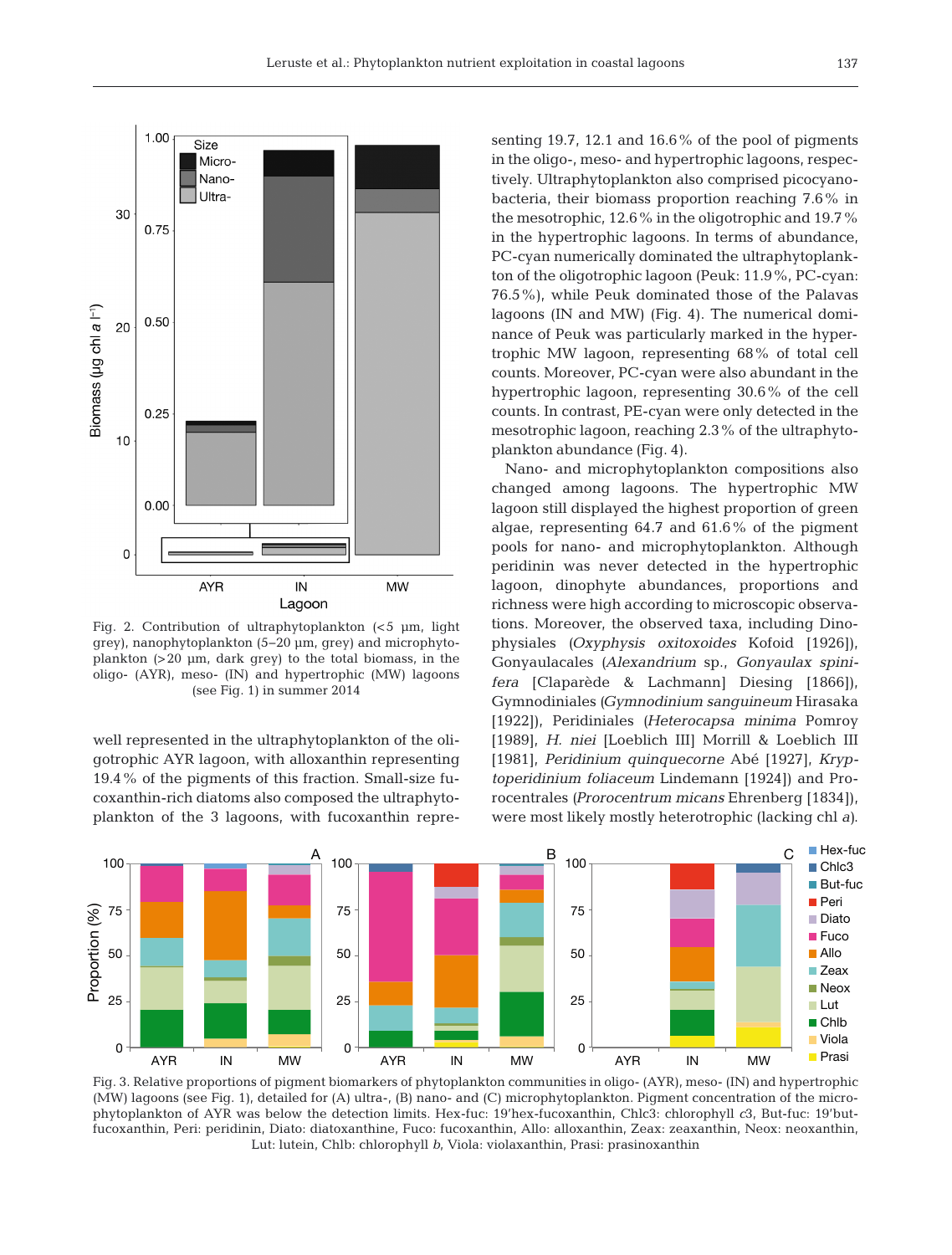

Fig. 4. Composition of the ultraphytoplankton in phycocyanin-rich picocyanobacteria (PC-cyan, black), phycoerythrin-rich picocyanobacteria (PE-cyan, dark grey), picoeukaryotes (Peuk, grey), and eukaryotes >3 μm (Euk, light grey) from the (A) oligo- (AYR), (B) meso- (IN) and (C) hypertrophic (MW) lagoons (see Fig. 1) in summer 2014

The mesotrophic lagoon exhibited the highest pigment diversity both for nano- and microphytoplankton (Fig. 3). These fractions also displayed nearly even proportions of different taxonomic groups among dinophytes (peridinin), green algae, fucoxanthinrich diatoms and cryptophytes (alloxanthin). This was the only lagoon to exhibit peridinin, representing 12.4% of the pigment pool for nanophytoplankton and 14.2% for microphytoplankton. In the oligotrophic AYR lagoon, diatoms (2.3 × 10<sup>4</sup> cells l<sup>-1</sup>) represented by several *Chaetoceros* species and benthic species such as *Licmophora* sp. dominated the nanoand microphytoplankton. This dominance was illustrated by 60.0% of fucoxanthin in the pigment pool of the nanophytoplankton, and 56% of the total abundance was represented by this class. Fractioning did not allow us to assess the chemotaxonomic diversity of microphytoplankton in the oligotrophic lagoon, probably due to an insufficient pigment concentration.

# **3.3. Growth and mortality rate without nutrient enrichment**

Growth and mortality rate estimates based on chl *a* concentrations are indicated in Table 2. Without enrichment, the total phytoplankton of the oligotrophic lagoon exhibited a growth rate  $(\mu_0)$  of 1.20 d<sup>-1</sup>. In the mesotrophic lagoon, the total biomass strongly decreased during the incubation without enrichment, which impeded the calculation of a positive  $\mu_0$ . In the hypertrophic lagoon, no meaningful rates could be estimated for the total phytoplankton using the linear model, the trend of the relationship be tween apparent growth rate and dilution factor being non-linear (see Fig. S1C in the Supplement at [www.](https://www.int-res.com/articles/suppl/a083p131_supp.pdf) [int-res.com/articles/suppl/a083p131\\_supp. pdf](https://www.int-res.com/articles/suppl/a083p131_supp.pdf)). However, by dividing the community into size classes, we were able to calculate specific growth and grazing rates for the microphytoplankton and ultraphytoplankton in all 3 lagoons (Table 2).

The microphytoplankton of the oligotrophic lagoon, mainly represented by diatom species, exhibited the highest  $\mu_0$ , reaching 3.95 d<sup>-1</sup>. Conversely, the ultraphytoplankton, which dominated the community and

Table 2. Specific growth rates  $(\mu_0)$  and grazing rate  $(g)$  measured in incubations without enrichment and maximum specific growth rates  $(\mu_{max})$  subsequently calculated using complete enrichment in the oligo- (AYR), meso- (IN) and hypertrophic (MW) lagoons (see Fig. 1) and for total phytoplankton and micro-, nano- and ultraphytoplankton fractions. Values were estimated according the linear Landry & Hassett (1982) equation. This model was compared to alternative models by mixed-effect multiple linear regressions of apparent growth rates, based on chl *a* concentration from dilution experiments. The parsimony of the different models was checked by the corrected Akaike's information criterion  $(AIC<sub>c</sub>)$ . The linear model was only accepted when it presented a  $\Delta AIC_c < 2$  with respect to the most parsimonious model (see Section 2). AIC<sub>c</sub>-w describes the strength of explanation of the model. –: no coefficient

Lagoon Fraction ——Rates  $(d^{-1})$  — n AIC<sub>c</sub>  $\triangle AIC_c$  AIC<sub>c</sub>-w  $\mu_0$  *g*  $\mu_{\text{max}}$ AYR Total 1.20 0.00 1.29 8 4.2 0.0 0.68 Micro 3.95 1.38 4.41 7 15.2 0.0 0.65 Nano – – – 8 15.0 5.6 0.05 Ultra 1.14 0.46 1.28 10 5.9 0.0 0.43 IN Total −0.18a 0.22 0.43 10 −8.6 0.0 0.41 Micro 1.22 0.48 1.83 8 7.4 0.3 0.34 Nano – – – 10 25.2 4.3 0.09 Ultra −0.02a 0.35 0.61 9 1.8 0.1 0.34 MW Total − − − 10 0.3 6.3 0.04 Micro 2.16 2.10 1.34 10 29.2 0.0 0.71 Nano – – – 10 27.6 3.0 0.16 Ultra 0.91 1.17 1.14 10 0.0 0.0 0.86

<sup>a</sup>A strong decrease of the total phytoplankton biomass, estimated with the chl *a* concentration, after the 24 h incubation without enrichment impeded the calculation of a positive  $\mu_0$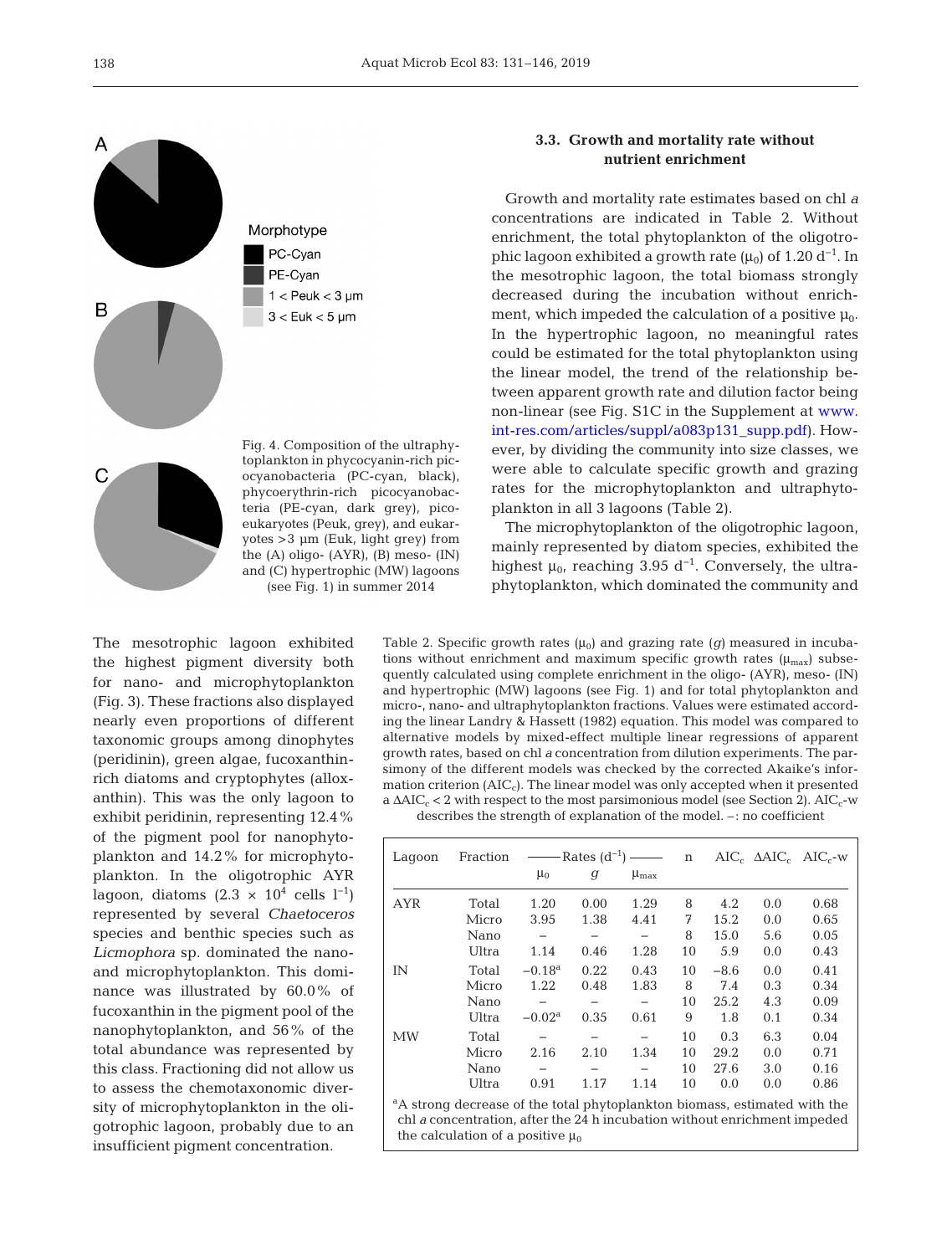was mainly composed of PC-cyan (Fig. 4), exhibited a lower  $\mu_0$  (1.14 d<sup>-1</sup>), close to that of its total phytoplankton community (Table 2). In the mesotrophic lagoon, the highly diverse microphytoplankton community displayed a  $\mu_0$  of 1.22 d<sup>-1</sup>, while the ultraphytoplankton, which dominated the community and was mainly composed of Peuk, exhibited a  $\mu_0$  close to 0, indicating a growth limitation. In the hypertrophic lagoon, the microphytoplankton, which was mostly composed of green algae and dinophytes, showed a high growth rate ( $\mu_0$  = 2.16 d<sup>-1</sup>), while the ultraphytoplankton, which dominated the community and was mainly composed of *Chlorella*-like cells, exhibited a  $\mu_0$  <1 d<sup>-1</sup>.



Fig. 5. Ratio between growth without enrichment and maximal growth rate with total enrichment  $(\mu_0:\mu_{\text{max}})$  of total phytoplankton (black), micro- (grey) and ultraphytoplankton (light grey), in the oligo- (AYR), meso- (IN) and hypertrophic (MW), lagoons (see Fig. 1), based on growth rates calculated from chl *a* concentrations in summer 2014. Horizontal line highlights  $\mu_0:\mu_{\text{max}}$  ratio = 1, meaning there was no change in growth rate with the full enrichment. Asterisks indicate when  $\mu_0 < 0$ , leading to a negative  $\mu_0$ : $\mu_{\text{max}}$  ratio

# **3.4. Impact of the nutrient enrichment on growth rate and limitation**

The addition of complete enrichment before the incubation resulted in an increased growth rate, except for the microphytoplankton of the hypertrophic lagoon, which decreased by 36% (Table 2). Nevertheless, in the hypertrophic lagoon, the ultraphytoplankton growth rate increased by 25.3%. In the mesotrophic lagoon, the enrichment released the growth limitation, allowing a positive  $\mu_{\text{max}}$ . The microphytoplankton growth rate increased by 50% with the addition of the enrichment. In the oligotrophic lagoon, the enrichment allowed an increase of 7.5% of the growth rate for the total phytoplankton, 11.6% for the microphytoplankton and 12.2% for the ultraphytoplankton.

The ratio of  $\mu_0:\mu_{\text{max}}$  can be an index of the severity of nutrient limitation under natural conditions (Fig. 5). Hence, the total community and the ultraphytoplankton of the mesotrophic lagoon were strongly limited, as reflected by  $\mu_0:\mu_{\text{max}}$  ratios < 0. A moderate limitation was observed for the microphytoplankton of the mesotrophic lagoon (0.5 <  $\mu_0:\mu_{\text{max}} = 0.67 < 0.75$ ). A minor degree of nutrient limitation was detected for the total, the micro- and the ultraphytoplankton of the oligotrophic lagoon and for the ultraphytoplankton of the hypertrophic lagoon ( $\mu_0:\mu_{\text{max}} > 0.75$ ). The total phytoplankton of the hypertrophic lagoon was also limited, as suggested by the non-linear trend of the relationship between the apparent growth rate and the dilution factor (Fig. S1C).

# **3.5. N and P limitation and resource exploitation during experimentally induced N and P limitation**

The growth rates of the total phytoplankton and the size classes under experimentally induced N and P limitations are presented in Table 3, as well as the  $Q_N$  and the  $Q_P$  ratios illustrating the severity of these limitations.

The total phytoplankton, the micro- and the ultraphytoplankton of the 3 lagoons most often exhibited nitrogen limitation, expressed by  $\mu_{N}$  lower than  $\mu_{max}$ , leading to  $Q_N$  values <1 (Table 3, Fig. 6A). More particularly, in the oligotrophic lagoon, after 24 h incubation with the enrichment minus N, we were not able to detect microphytoplankton biomass and were thus unable to calculate a  $\mu_{N}$  value, suggesting a sharp N limitation for this fraction. The ultraphytoplankton in the hypertrophic lagoon showed a strong N limitation ( $Q_N = 0$ , Fig. 6A).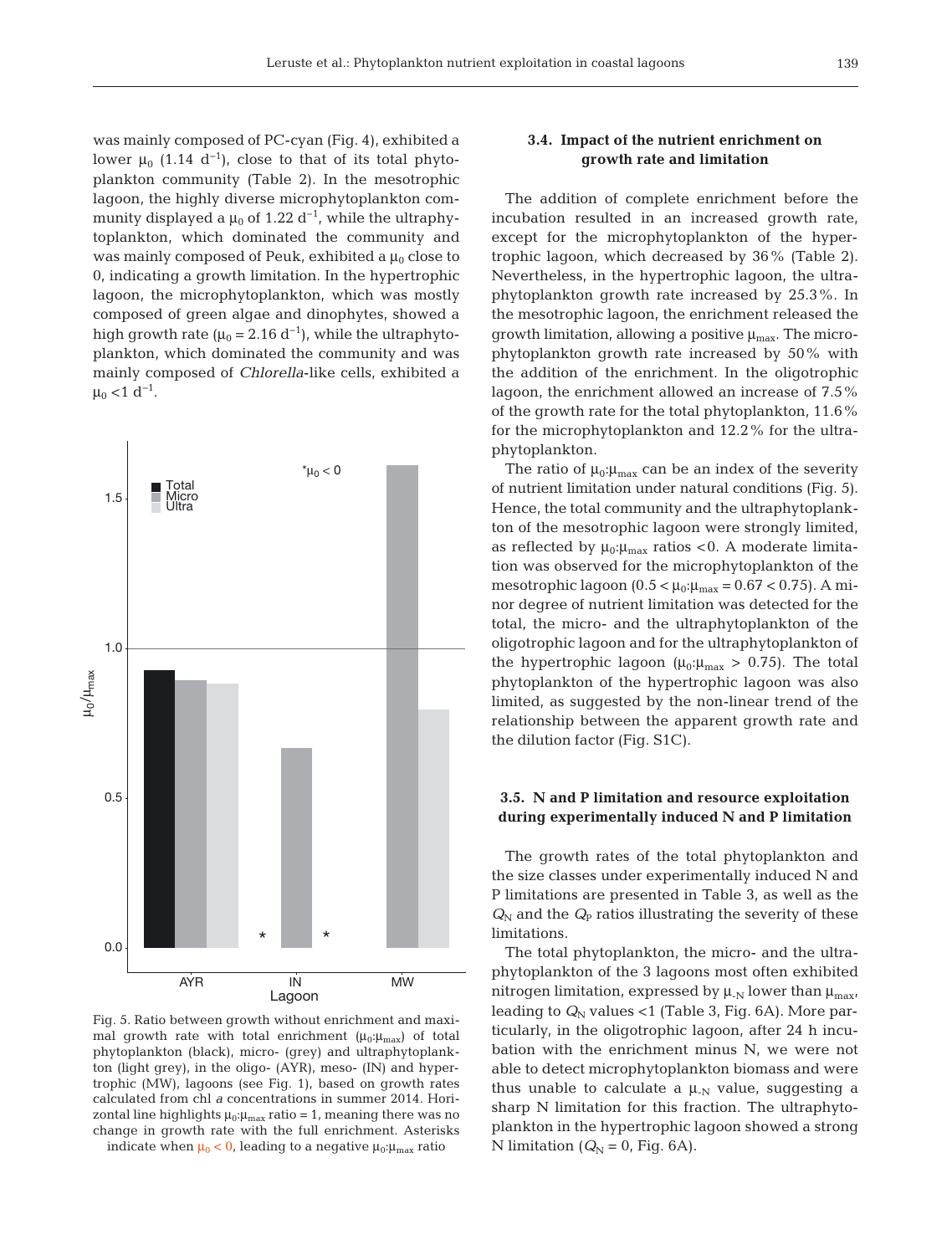Table 3. Maximum growth rates with complete enrichment  $(\mu_{\text{max}})$ , with enrichment but without N  $(\mu_{\text{-N}})$  or without P  $(\mu_{\text{-P}})$ , and  $Q_N$  and  $Q_P$  values (see Section 2.4) based on  $\mu_{\text{max}}$  and  $\mu_N$ or  $\mu$ <sub>-P</sub> ratios respectively, for the oligo- (AYR), meso- (IN) and hypertrophic (MW) lagoons (see Fig. 1) and for total phytoplankton, micro-, nano- and ultraphytoplankton. –: data missing or not measurable

| Lagoon     | Fraction $\longrightarrow$ Rates $(d^{-1}) \longrightarrow$ |                 |           | $Q_{\rm N}$      | $Q_{\rm p}$ |      |
|------------|-------------------------------------------------------------|-----------------|-----------|------------------|-------------|------|
|            |                                                             | $\mu_{\rm max}$ | $\mu_{N}$ | $\mu_{\text{p}}$ |             |      |
| <b>AYR</b> | Total                                                       | 1.29            | $-1.06$   | 0.76             |             | 0.53 |
|            | Micro                                                       | 4.41            |           | 1.54             |             | 0.38 |
|            | Nano                                                        |                 | 1.48      | 1.18             |             |      |
|            | Ultra                                                       | 1.28            | 0.91      | 1.13             | 0.70        | 0.88 |
| ΙN         | Total                                                       | 0.43            | 0.21      | 0.26             | 0.48        | 0.59 |
|            | Micro                                                       | 1.83            | 0.66      | 1.52             | 0.36        | 0.83 |
|            | Nano                                                        |                 | 0.20      | $-0.08$          |             |      |
|            | Ultra                                                       | 0.61            | 0.16      | 0.13             | 0.27        | 0.21 |
| MW         | Total                                                       |                 | $-0.01$   | 1.25             |             |      |
|            | Micro                                                       | 1.34            | $-0.21$   | 2.10             |             | 1.57 |
|            | Nano                                                        |                 | 0.85      | 1.35             |             |      |
|            | Ultra                                                       | 1.14            | 0.00      | 1.13             | 0.00        | 0.99 |

The total phytoplankton of the oligo- and the mesotrophic lagoons also exhibited a P limitation, illustrated by  $Q_{\rm P}$  values <1. The P limitation increased with decreasing eutrophication for the micro- and the dominant ultraphytoplankton in the 3 lagoons (Fig. 6B). The micro- and ultraphytoplankton of the hypertrophic lagoon were not P-limited  $(Q_p > 1)$ . In summary, along the studied eutrophication gradient, limitations varied from a co-limitation by N and P in the oligotrophic and the mesotrophic lagoons to a single and strong N limitation in the hypertrophic lagoon (Fig. 6B).

To cope with the experimentally induced nitrogen limitation, the total phytoplankton of the 3 lagoons differently used the 3 considered N pools (Fig. 7A,C, Table S1). In the hypertrophic lagoon, phytoplankton mainly used recycled N, while in the mesotrophic lagoon phytoplankton mainly used the internal pool and 18% of external N (Fig. 7A). The size class de composition specified different trends across the communities (Fig. 7C). In the hypertrophic lagoon, the dominant ultraphytoplankton exhibited an exclusive use of the recycled pool, while the 2 other size classes only used the internal N pool (Fig. 7C). In the mesotrophic lagoon, the N use of the 2 main size classes echoed the total phytoplankton: ultraphytoplankton used internal resources and nanophytoplankton used the external one. The microphytoplankton used 84% of recycled N and 16% of internal N pools. In the oligotrophic lagoon, the ultraand nanophytoplankton used internal N resources.



Fig. 6. Ratio between maximal growth rates with total enrichment and enrichment (A) without  $N(Q_N)$  and (B) without P (*Q*P) for total phytoplankton (black) and micro- (dark grey) and ultraphytoplankton (light grey), in the oligo- (AYR), meso- (IN) and hypertrophic (MW) lagoons (see Fig. 1), based on growth rates calculated from chl *a* concentrations in summer 2014. Lagoons separated by dashed vertical lines. The horizontal line highlights ratios equal to 1, meaning there was no change in growth rate with the enrichments minus N or minus P. Asterisks indicate when  $\mu_N$  were <0, leading to negative  $Q_N$  or  $Q_P$ 

To cope with the experimentally induced phosphorus limitation, the total phytoplankton in the 3 lagoons used the 3 different P pools (Fig. 7B,D, Table S1). Phytoplankton mainly used 67% of internal and 33% of recycled P loads in the oligotrophic lagoon (Fig. 7B); 91% of recycled P and 9% of external P loads in the mesotrophic lagoon; and 85% of internal P and 15% of external P loads in the hypertrophic lagoon. The decomposition in size classes highlights several strategies of P use (Fig. 7D). In the oligotrophic lagoon, the microphytoplankton only used recycled P, while the nano- and ultraphytoplankton only used internal P loads. In the mesotrophic lagoon, the microphytoplankton used 90% of recycled P and 5% of external and internal loads,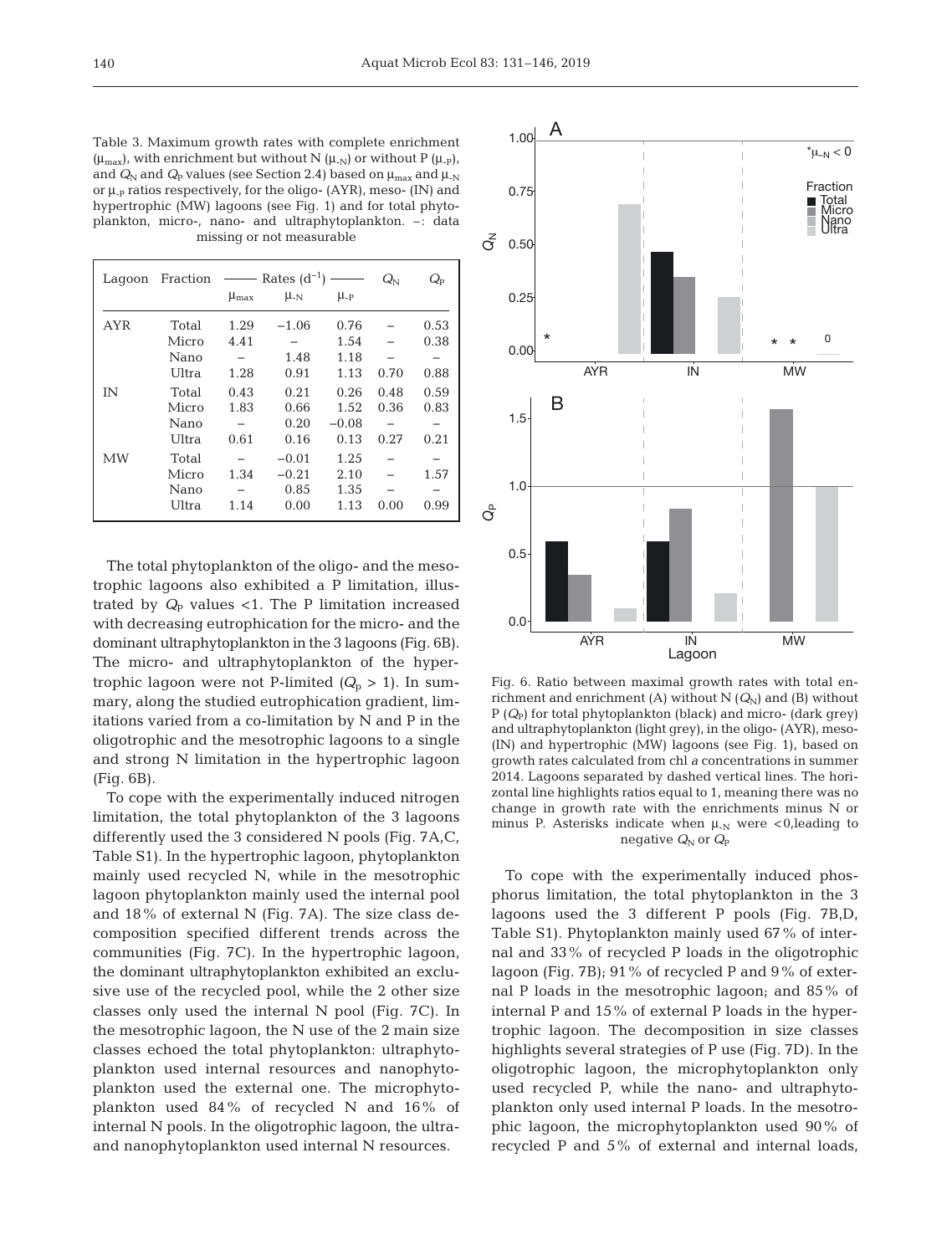

Fig. 7. Contribution of internal (black), external (light gray) and recycled (hatched) (A,C) nitrogen and (B,D) phosphorus resources used for growth under limited condition, for total phytoplankton (A,B), and decomposed for micro-, nano- and ultraphytoplankton (C,D) in oligo- (AYR), meso- (IN) and hypertrophic (MW) lagoons (see Fig. 1) during summer 2014. Negative values of *K* coefficients have not been taken into account

while the ultraphytoplankton only used internal P loads. In the hypertrophic lagoon, external P loads were exclusively used by the ultraphytoplankton. The microphytoplankton used 80% of recycled and 20% of internal P, and the nanophytoplankton exclusively used internal P loads.

#### **4. DISCUSSION**

# **4.1. Phytoplankton community composition related to different eutrophication status**

In this paper, we describe the phytoplankton communities of 3 contrasting lagoons sampled in summer 2014, and discuss how their adaptive strategies of nutrient use can be linked with the characteristics of the lagoons, especially their eutrophication status. We particularly pay attention to how the re-oligotrophication processes initiated in 2005 in the hypertrophic and mesotrophic lagoons impact these strategies.

The summer phytoplankton communities were dominated by ultraphytoplankton in all 3 lagoons. This is a characteristic feature of most Mediterranean coastal lagoons (Bec et al. 2011). Small autotrophic cells are particularly competitive in taking up nutrients due to their high nutrient affinities (Chisholm 1992, Raven 1998). Indeed, DIN concentrations were below 1.5 μM in the 3 lagoons, showing the ability of these small cells to take up DIN. Ammonium dominated the DIN during summer, as it results from internal recycling and benthic fluxes (Collos et al. 2003, Ouisse et al. 2013). Both cell counts and biomasses showed that Peuk mainly comprising *Chlorella*-like cells dominated the ultraphytoplankton of the hypertrophic lagoon. Among the green algae, prasinophytes and chlorophytes observed in this lagoon both possess a good tolerance to high NH4 concentrations, as well as a high affinity for uptake (Bec et al. 2011). In addition, these organisms are also well adapted to turbulence, turbidity and variable salinity (Paerl et al. 2007), as ob served in the hypertrophic lagoon (Leruste et al. 2018). Moreover, their high photosynthetic efficiency also confers a competitive advantage (Raven 1998, Litchman et al. 2010), which may explain their success in this turbid system (Bec et al. 2005, 2008, 2011).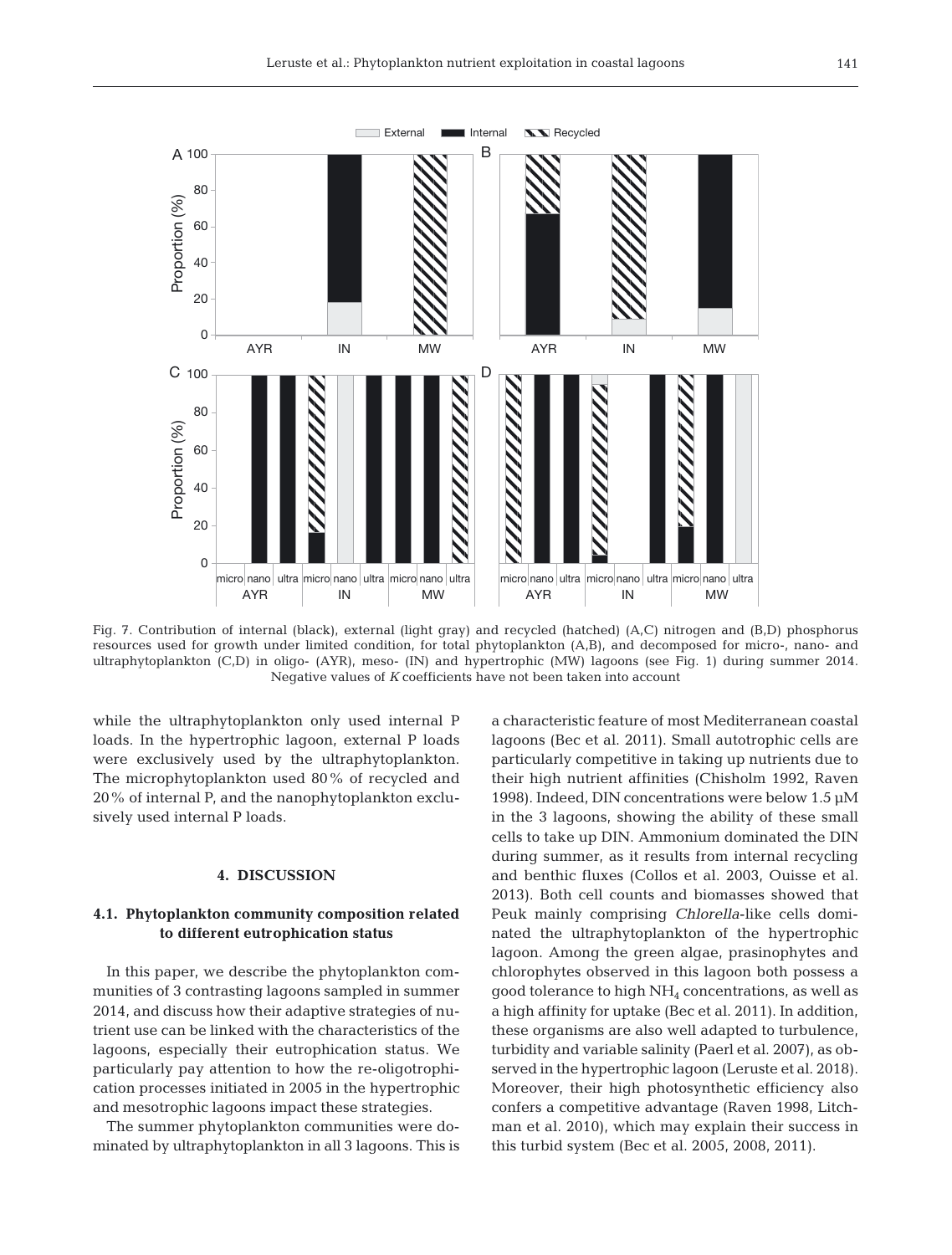The abundance of heterotrophic dinophytes in the hypertrophic lagoon can be linked to their competitive advantage in acquiring nutrients in systems displaying important stocks of organic matter and low dissolved inorganic nutrient concentrations. Indeed, when dissolved inorganic nutrients are depleted or when there is a strong competition for nutrients, mixotrophic or strictly heterotrophic species can use alternative nutrient resources and have high growth efficiency (Litchman et al. 2006). Moreover, compared to strict autotrophs and heterotrophs, mixotrophs are more successful under N limitation, because of their higher growth efficiency when consuming N-starved prey (Fischer et al. 2017). For example, in the nearby Thau lagoon, dinophytes, comprising mixotrophic and heterotrophic species blooming under N limitation during dry periods, and some mixotrophic species consumed dissolved organic nitrogen (Collos et al. 2014). Moreover, several dinophyte species, such as *Gyrodinium* sp. and *Protoperidinium* sp. observed in the hypertrophic and the mesotrophic lagoons, have demonstrated abilities to graze on diatoms or ciliates (Legrand et al. 1998). These abilities could explain their persistence in these systems dominated by Peuk and despite the nutrient depletion (Zhang et al. 2005). Dissolved and particulate organic nutrient concentrations in the lagoon water column and sediments, and the remineralization of these nutrient stocks, were not estimated in this study, and would be very interesting to explore. Such studies would reveal more about the real availability of nutrients for the potentially mixotrophic and heterotrophic species we observed in this study.

In the oligotrophic lagoon, cell counts showed that picocyanobacteria were more abundant than Peuk, while Peuk biomass dominated over picocyanobacteria. This apparent contradiction can be explained by the larger size of Peuk (1−3 μm) than picocyanobacteria (≤1 μm). Hence, picocyanobacteria represented a lower biomass, but were still able to outnumber Peuk in this oligotrophic system because of their small cell size. Picoyanobacteria in both oligotrophic and hypertrophic lagoons were dominated by PC-cyan, which contrasted with the mesotrophic lagoon where picocyanobacteria were dominated by PE-cyan. PC-cyan efficiently use red light, which dominates the spectrum in turbid waters with high plankton densities or high sediment re-suspension. Hence, their presence in the oligotrophic lagoon appears to be linked to turbidity due to recurrent sedimentary suspension affecting the water column light quality (Stomp et al. 2007). Conversely, the presence of PE-cyan in the mesotrophic lagoon reflected an adaptation to low turbi dity (Vörös et al. 1998).

Without enrichment, the highest calculated specific growth rates were 3.95 and 2.16 d<sup>-1</sup> for the microphytoplankton in the oligo- and hypertrophic lagoons, respectively. In the oligotrophic lagoon, this size fraction was mainly composed of diatoms, which have already shown high growth rates in Mediterranean lagoons (Bec et al. 2005). The microphytoplankton of the hypertrophic lagoon in this sampling was mainly composed of mixo- or heterotrophic dinophytes that displayed competitive advantages in coping with the nutrient limitation.

#### **4.2. Phytoplankton nutrient limitation**

During the summer season, nutrient pulses in the lagoons are scarce, and nutrients can be rapidly depleted, depending on the sediment stocks. Nutrient limitation impacts phytoplankton biomass, community composition in terms of functional groups, and growth (Domingues et al. 2011). The TN:TP ratio, which is a proxy for elemental ratios in phytoplankton, provided a first insight into the nutrients limiting their growth (Ptacnik et al. 2010, Souchu et al. 2010). This ratio was higher than the Redfield ratio for the oligo- and mesotrophic lagoons, and slightly lower for the hypertrophic lagoon. This suggests that phosphorus was the limiting factor in the oligo- and mesotrophic lagoons, while nitrogen was the limiting factor in the hypertrophic lagoon, which is in agreement with earlier observations of a shift from phosphorus to nitrogen limitation with increasing eutrophication (Souchu et al. 2010). The high dissolved inorganic phosphorus concentration in the hypertrophic lagoon further supports the notion that phosphate was not limiting.

The 'All minus one' experiments give further indications about *in situ* growth-limiting factors. Indeed, nitrogen limitation in the hypertrophic lagoon was reflected by  $Q_N$  and  $Q_P$  values (0 and 1). In contrast, in the oligotrophic and mesotrophic lagoons,  $Q_N$  and  $Q<sub>p</sub>$  values consistently below 1 indicate the ease of inducing N and P limitation in experimental incubations. This raises the question of whether phytoplankton in these lagoons was co-limited by N and P simultaneously. Although this is in principle in contradiction with Liebig's 'law of the minimum' (von Liebig 1840), there is increasing evidence of N and P co-limitation in freshwater, marine and coastal ecosystems (Sakka Hlaili et al. 2006, Elser et al. 2007, Harpole et al. 2011). Such co-limitation is consistent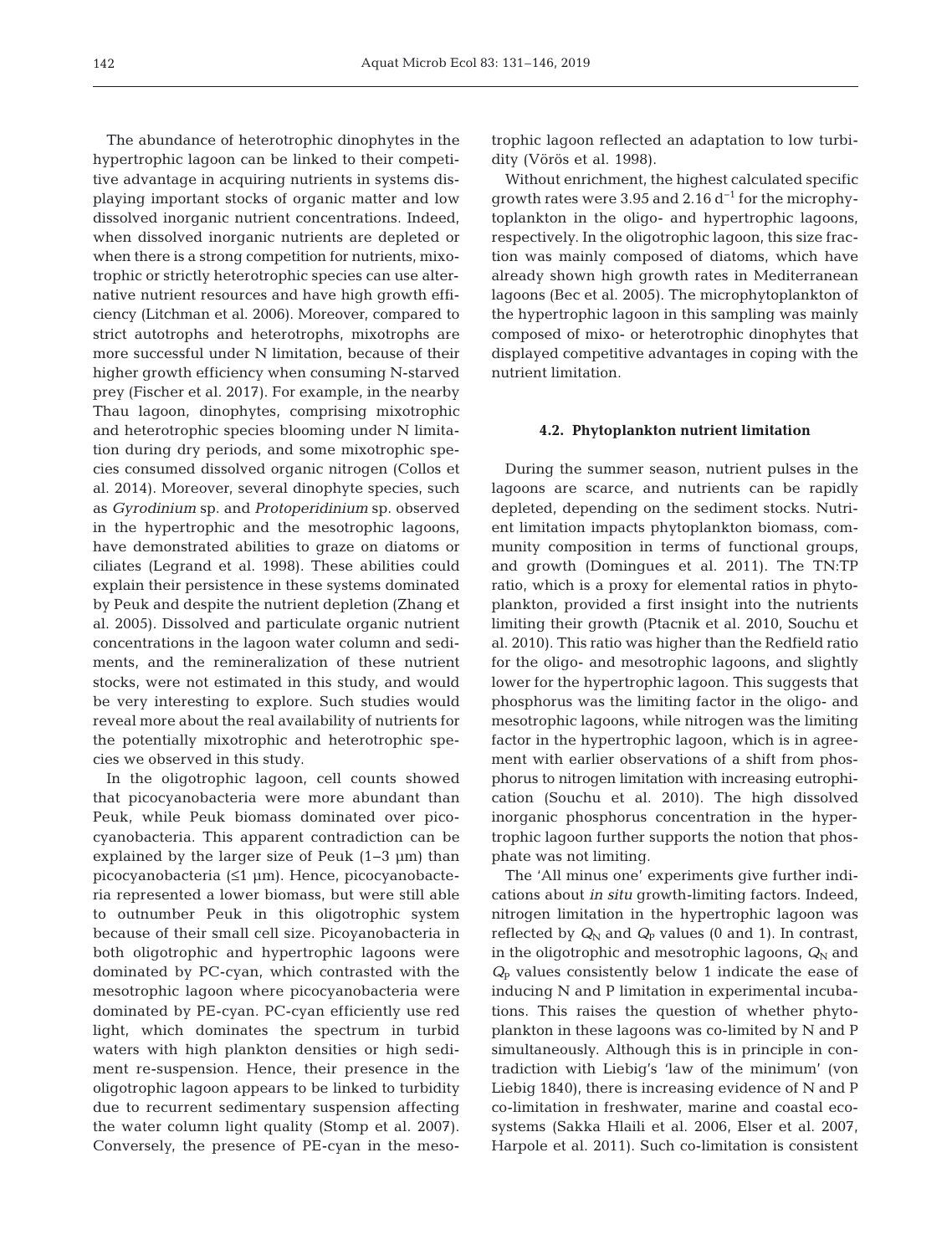with both low DIN and DIP concentrations in the oligotrophic and mesotrophic lagoons. Moreover, a more gradual shift from P limitation via N and P co-limitation to an exclusive N limitation between lagoons with increasing eutrophication has already been demonstrated (Souchu et al. 2010). Among the co-limitation, different size classes expressed some specificities according to their composition, their affinity with nutrients determining their uptake efficiency and the amount of available nutrients. For example, in the oligotrophic lagoon, PC-cyan were more N- than P-limited, probably because of their high affinity for P due to specific mechanisms of acquiring this nutrient (Donald et al. 1997). To sustain their growth under limitation, phytoplankton used other resources in addition to those externally supplied. For example, in the hypertrophic lagoon, the dominant ultraphytoplankton was the most competitive because it used recycled N and external P. In this lagoon, the nanophytoplankton used internal N and P pools, while the microphytoplankton predominantly used recycled P.

#### **4.3. Reactivity of phytoplankton to nutrient pulses**

To better understand phytoplankton adaptations to environmental changes during the re-oligotrophication process, it is necessary to assess the sensibility and the responsiveness of these communities to a nutrient pulse (Duarte et al. 2000, Wood & Bukaveckas 2014). We assume that re-oligotrophication, which reduces nutrient availability, results in an increase in the nutrient limitation for phytoplankton communities. Moreover, the nutrient requirement is expected to increase with increasing eutrophication (Domingues et al. 2015). Eutrophication has the greatest impact on ecosystem functioning in Mediterranean lagoons during summer, when temperature and irradiance are optimal (1) for the growth of autotrophic organisms, and (2) for the recycling of nutrients from the sediment (Collos et al. 2003). In most cases where we were able to calculate specific growth and grazing rates, nutrient enrichment enhanced growth rates, reflecting the nutrient limitation occurring in summer. The only exception was for the microphytoplankton of the hypertrophic lagoon, for which we observed an unlikely ratio of  $\mu_0:\mu_{\text{max}}=$ 1.6, which was probably due to an underestimation of  $\mu_{\text{max}}$ . Hence, despite the high concentration of added nutrients (20 μM final concentration of nitrogen), the enrichment was insufficient to allow a linear trend of the total phytoplankton apparent growth

rate as a function of the dilution factor (Fig. S1C) (Landry & Hassett 1982). Most likely, the very high phytoplankton biomass resulted in a nutrient depletion for the less diluted samples and consequently in an underestimation of their specific growth rates. This was supported by the very low apparent growth rate in the bottles containing 100 and 75% of unfiltered water.

In the oligotrophic lagoon, the nutrient pulse only marginally stimulated the phytoplankton growth rate (less than 12%) compared to the response of the communities of both lagoons (IN and MW) from the Palavas complex. This may reflect a luxury consumption of N and P, which is a common strategy used by phytoplankton to deal with variable nutrient variability. Cells use nutrient enrichment to build up an intracellular storage that can later be used for growth after the depletion of the external nutrient supply (Domingues et al. 2015). Several phytoplanktonic groups commonly use these strategies. For example, many diatoms use storage (Litchman et al. 2007, Domingues et al. 2011), and several picophytoplanktonic species use luxury consumption in variable nutrient regimes (Glover et al. 2007). The phytoplankton of the mesotrophic lagoon responded most to the enrichment, showing the highest increase (50%) in growth rates of microphytoplankton. This result highlights that the re-oligotrophication trajectory of this lagoon is still very vulnerable to occasional eutrophication events. The ultraphytoplankton of the hypertrophic lagoon also responded to the enrichment by an increase in its growth rate. However, this increase was lower than that of the phytoplankton of the mesotrophic lagoon. Considering the high phytoplankton biomass and abundances in the hypertrophic lagoon, the enrichment was insufficient to satisfy their nutrient requirement and allow the estimation of their maximal growth rate.

# **4.4. Vulnerability of lagoons to nutrient pulses during re-oligotrophication**

Our experiments may provide some indications whether an incidental nutrient pulse impacts phytoplankton communities, suggesting a vulnerability of the lagoon to eutrophication, even during a re-oligotrophication process. In the mesotrophic lagoon, the micro- and ultraphytoplankton size classes quickly reacted to the enrichment, showing that they are highly sensitive to a nutrient pulse. Among the phytoplankton and the macrophytic communities in this lagoon, Peuk always seem to be the most reac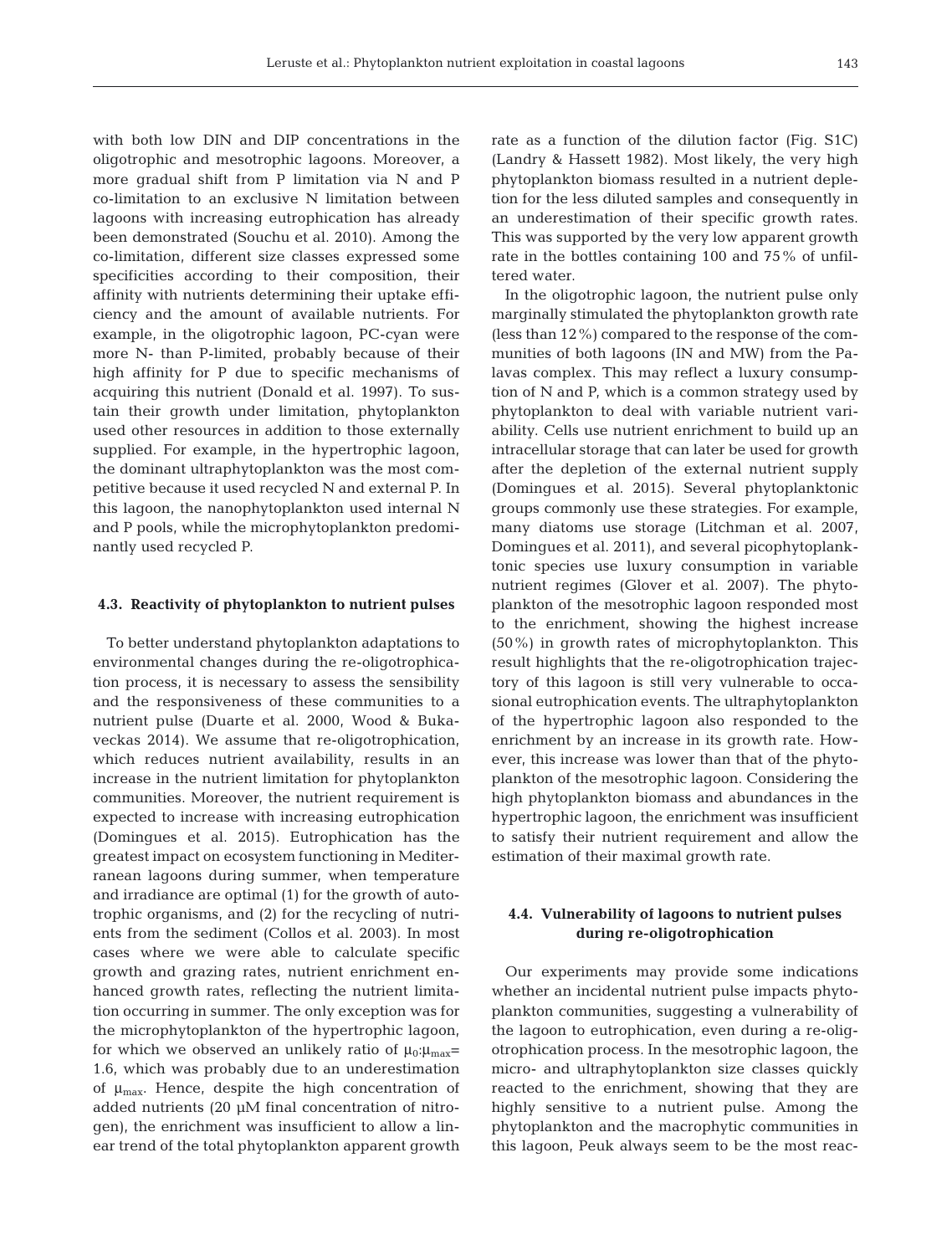tive to a nutrient pulse. This highlights the fragility of the re-oligotrophication process during the summer period, even in a relatively less degraded lagoon compared to other eutrophicated systems.

Despite the 9 yr of re-oligotrophication, the hypertrophic lagoon still presented eutrophic characteristics, and was still dominated by picophytoplankton (Bec et al. 2011), which was the main group reacting to the nutrient pulse; within this group, *Chlorella*like cells were particularly reactive. These cells are highly competitive in turbulent systems, during summer, and when DIN supply is dominated by ammonium (Margalef 1978, Reynolds & Lund 1988, Litchman et al. 2007). However, the enhancement of the ultraphytoplankton growth by the enrichment was attenuated by the particularly high phytoplankton biomasses observed in August 2014. Indeed, the chl *a* concentration mainly stemming from Peuk reached 36 μg  $l^{-1}$ . This high biomass was much higher than that observed during the preceding summer periods (median chl *a* concentrations of 3.68 µg  $l^{-1}$  between June and August from 2007 to 2013). This was the first return to levels (mean ± SD) observed at the beginning of the re-oligotrophication process in summer 2006 (79.9 ± 40.7 μg chl *a* l<sup>−1</sup>, Leruste et al. 2016). Such density may reflect the lagoon's vulnerability and potential inertia to the re-oligotrophication, due to occasional nutrient inputs and recurrent internal loads sustained by benthic fluxes (Phillips et al. 2005). These fluxes of ammonium and phosphate are particularly important during summer (Collos et al. 2003, Ouisse et al. 2013), and were partly reflected by the high phosphate concentration (2.48 μM). This release impacts benthic and pelagic communities, particularly in shallow systems with less than 5 m depth, such as most coastal lagoons (Cowan et al. 1996). Hence, this may have enhanced Peuk and PCcyan growth (Velasco et al. 2006), leading to their bloom (Carstensen et al. 2007).

In contrast, in the oligotrophic lagoon, the very low biomass and the numerical dominance of PC-cyan reflect an adaptation to the oligotrophic conditions (Caroppo 2000). Compared to those of the other lagoons, the community of Ayrolle was slightly enhanced by the nutrient enrichment. In this respect, the  $\mu_0$  values were surprisingly high both for the micro- and the ultraphytoplankton. Moreover, these were only partly compensated by the measured grazing rates. In this shallow oligotrophic lagoon, the ecosystem functioning is largely impacted by the benthos. An important cover of seagrasses (*Zostera noltei*, >80% of coverage) predominates the primary

al. 2017). In addition, the benthos is home to suspension feeders that exert grazing pressure on phytoplankton, maintaining low population densities despite high  $\mu_0$  values. Thus, benthic and macrophytic communities mainly benefit from nutrient input (Bricker et al. 2008). The phytoplankton may have adapted by using other nutrient sources, such as internal pools, to cope with this low access to nutrient loads (Glover et al. 2007). We expect that the short-term vulnerability of the currently meso- and hypertrophic lagoons will only decrease after prolonged re-oligotrophication, and particularly upon return of the benthic communities that are characteristic for the oligotrophic conditions, such as the marine Magnoliophyta.

*Acknowledgements*. A.L. was supported by a PhD fellowship from the French Ministry of Education, Higher Education and Scientific Research granted by the Doctoral School GAIA in Montpellier. This study received partial funding from the French Agence Nationale de la Recherche through its Labex 'Dispositif de Recherche Interdisciplinaire pour les Interactions Hommes-Milieux (DRIIHM)', program 'OHM Littoral méditterranéen'. We thank the anonymous reviewers for their helpful comments, and Sébastien Mas and David Parin from the Station Marine de Sète OSU OREME, for technical support and help during the experiments. We also thank the Microbex platform of the MARBEC UMR that provided microscopy and imaging equipment, and particularly Cécile Roques, who provided technical support for microscopic analyses. Thanks are extended to everyone who participated in the experiments. This paper is dedicated to the memory of Yves Collos (1949−2015).

### LITERATURE CITED

- Aminot A, Kérouel R (2004) Hydrologie des écosystèmes marins. Paramètres et analyses. Ifremer Editions, Plouzané
- Aminot A, Kérouel R (2007) Dosage automatique des nutriments dans les eaux marines: méthodes en flux continu. Ifremer,
- [Andersen T, Schartau AKL, Paasche E \(1991\) Quantifying](https://doi.org/10.3354/meps069067) external and internal nitrogen and phosphorus pools, as well as nitrogen and phosphorus supplied through remineralization, in coastal marine plankton by means of a dilution technique. Mar Ecol Prog Ser 69:67-80
	- Bartón K (2013) MuMIn: Multi-model inference. Model selection and model averaging based on information criteria (AICc and alike). http://cran.r-project.org/web/packages/ MuMIn/index.html
	- Bates D, Mächler M, Bolker B, Walker S (2015) Fitting linear mixed-effects models using lme4. J Stat Softw 67: 1−48
- [Bec B, Husseini-Ratrema J, Collos Y, Souchu P, Vaquer A](https://doi.org/10.1093/plankt/fbi061) (2005) Phytoplankton seasonal dynamics in a Mediterranean coastal lagoon: emphasis on the picoeukaryote community. J Plankton Res 27: 881−894

[Bec B, Collos Y, Vaquer A, Mouillot D, Souchu P \(2008\)](https://doi.org/10.4319/lo.2008.53.2.0863) Growth rate peaks at intermediate cell size in marine photosynthetic picoeukaryotes. Limnol Oceanogr 53: 863−867

production and inorganic nutrient uptake (De Wit et [Bec B, Collos Y, Souchu P, Vaquer A and others \(2011\) Dis-](https://doi.org/10.3354/ame01480)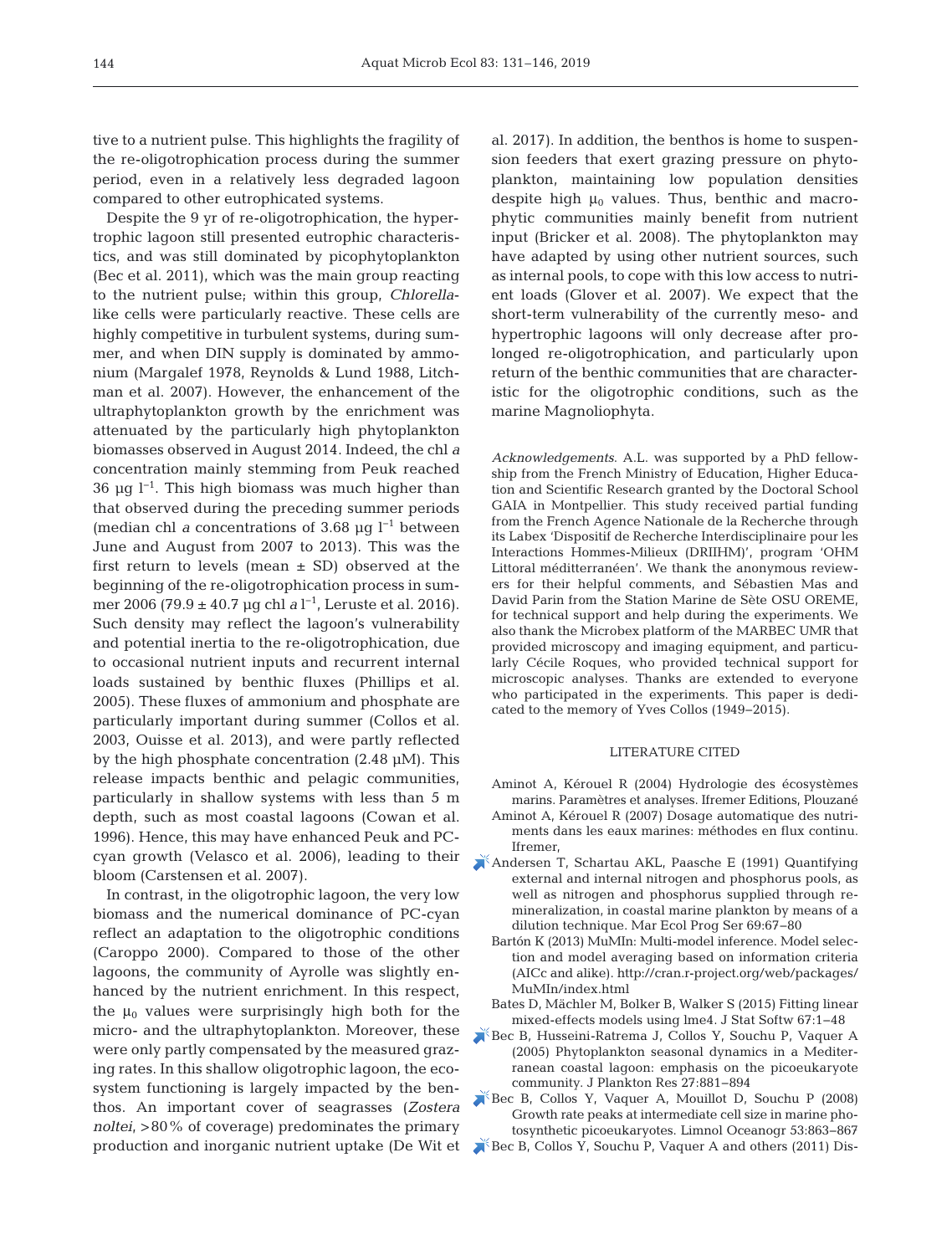tribution of picophytoplankton and nanophytoplankton along an anthropogenic eutrophication gradient in French Mediterranean coastal lagoons. Aquat Microb Ecol 63: 29−45

- [Bricker SB, Longstaf B, Dennison W, Jones A, Boicourt K,](https://doi.org/10.1016/j.hal.2008.08.028) Wicks C, Woerner J (2008) Effects of nutrient enrichment in the nation's estuaries: a decade of change. Harmful Algae 8:21–32
	- Burnham KP, Anderson DR (eds) (2004) Model selection and multimodel inference. Springer, New York, NY
- [Caroppo C \(2000\) The contribution of picophytoplankton to](https://doi.org/10.1093/plankt/22.2.381) community structure in a Mediterranean brackish environment. J Plankton Res 22: 381−397
- [Carstensen J, Henriksen P, Heiskanen AS \(2007\) Summer](https://doi.org/10.4319/lo.2007.52.1.0370) algal blooms in shallow estuaries: definition, mechanisms, and link to eutrophication. Limnol Oceanogr 52: 370−384
- [Cartaxana P, Mendes CR, Brotas V \(2009\) Phytoplankton](https://doi.org/10.1111/j.1440-1770.2009.00405.x) and ecological assessment of brackish and freshwater coastal lagoons in the Algarve, Portugal. Lakes Reserv Res Manag 14:221-230
	- Chisholm SW (1992) Phytoplankton size. In: Falkowski PG, Woodhead AD, Vivirito K (eds) Primary productivity and biogeochemical cycles in the sea. Springer, Cambridge, MA, p 213−237
- [Cloern JE \(2001\) Our evolving conceptual model of the coastal](https://doi.org/10.3354/meps210223) eutrophication problem. Mar Ecol Prog Ser 210:223-253
- [Collos Y, Vaquer A, Bibent B, Souchu P, Slawyk G, Garcia N](https://doi.org/10.1023/A%3A1025881323812) (2003) Response of coastal phytoplankton to ammonium and nitrate pulses: seasonal variations of nitrogen uptake and regeneration. Aquat Ecol 37: 227−236
- [Collos Y, Gagne C, Laabir M, Vaquer A, Cecchi P, Souchu P](https://doi.org/10.1046/j.1529-8817.2004.03034.x) (2004) Nitrogenous nutrition of *Alexandrium catenella* (Dinophyceae) in cultures and in Thau Lagoon, Southern France. J Phycol 40: 96−103
- [Collos Y, Bec B, Jauzein C, Abadie E and others \(2009\) Olig](https://doi.org/10.1016/j.seares.2008.05.008)otrophication and emergence of picocyanobacteria and a toxic dinoflagellate in Thau lagoon, southern France. J Sea Res 61:68-75
- [Collos Y, Jauzein C, Ratmaya W, Souchu P, Abadie E,](https://doi.org/10.1016/j.hal.2014.05.008) Vaguer A (2014) Comparing diatom and *Alexandrium catenella/tamarense* blooms in Thau lagoon: importance of dissolved organic nitrogen in seasonally N-limited systems. Harmful Algae 37:84-91
- [Cowan JLW, Pennock JR, Boynton WR \(1996\) Seasonal and](https://doi.org/10.3354/meps141229) interannual patterns of sediment-water nutrient and oxygen fluxes in Mobile Bay, Alabama (USA): regulating factors and ecological significance. Mar Ecol Prog Ser 141: 229−245
- [Crossetti LO, Bicudo CED \(2005\) Structural and functional](https://doi.org/10.1007/s10750-004-4668-7) phytoplankton responses to nutrient impoverishment in mesocosms placed in a shallow eutrophic reservoir (Garcas Pond), Sao Paulo, Brazil. Hydrobiologia 541: 71−85
- [De Jonge VN, de Jong DJ \(2002\) Ecological restoration in](https://doi.org/10.1023/A%3A1021014310819) coastal areas in the Netherlands: concepts, dilemmas and some examples. Hydrobiologia 478:7-28
- [De Jonge VN, Elliott M \(2001\) Eutrophication. Encycl Ocean](https://doi.org/10.1006/rwos.2001.0047) Sci 2: 852−870
- [De Wit R, Rey-Valette H, Balavoine J, Ouisse V, Lifran R](https://doi.org/10.1002/aqc.2601) (2017) Ecological restoration of coastal lagoons; prediction of ecological trajectories and economic valuation. Aquat Conserv 27: 137−157
- [Domingues RB, Barbosa AB, Sommer U, Galvao HM \(2011\)](https://doi.org/10.1007/s00027-011-0180-0) Ammonium, nitrate and phytoplankton interactions in a freshwater tidal estuarine zone: potential effects of cultural eutrophication. Aquat Sci 73: 331−343
- [Domingues RB, Guerra CC, Barbosa AB, Galvao HM \(2015\)](https://doi.org/10.1007/s10452-015-9512-9) Are nutrients and light limiting summer phytoplankton in a temperate coastal lagoon? Aquat Ecol 49: 127−146
- [Donald KM, Scanlan DJ, Carr NG, Mann NH, Joint I \(1997\)](https://doi.org/10.1093/plankt/19.12.1793) Comparative phosphorus nutrition of the marine cyanobacterium *Synechococcus* WH7803 and the marine diatom *Thalassiosira weissflogii*. J Plankton Res 19: 1793−1813
- [Duarte CM, Agusti S, Gasol JM, Vaqué D, Vazquez-](https://doi.org/10.3354/meps206087)Dominguez E (2000) Effect of nutrient supply on the biomass structure of planktonic communities: an experimental test on a Mediterranean coastal community. Mar Ecol Prog Ser 206: 87−95
- [Elser JJ, Bracken MES, Cleland EE, Gruner DS and others](https://doi.org/10.1111/j.1461-0248.2007.01113.x) (2007) Global analysis of nitrogen and phosphorus limitation of primary producers in freshwater, marine and terrestrial ecosystems. Ecol Lett 10: 1135−1142
- [Fischer R, Giebel HA, Ptacnik R \(2017\) Identity of the limit](https://doi.org/10.3354/meps11968)ing nutrient (N vs. P) affects the competitive success of mixotrophs. Mar Ecol Prog Ser 563:51–63
- [Gallegos CL \(2014\) Long-term variations in primary produc](https://doi.org/10.3354/meps10712)tion in a eutrophic sub-estuary. I. Seasonal and spatial patterns. Mar Ecol Prog Ser 502:53-67
- [Glover HE, Garside C, Trees CC \(2007\) Physiological re](https://doi.org/10.1093/plankt/fbm013)  sponses of Sargasso Sea picoplankton to nanomolar nitrate perturbations. J Plankton Res 29:263-274
- [Guillard RRL, Ryther JH \(1962\) Studies of marine planktonic](https://doi.org/10.1139/m62-029) diatoms:I. *Cyclotella nana* Hustedt, and *Detonula confervacea* (Cleve) Gran. Can J Microbiol 8: 229−239
- [Harpole WS, Ngai JT, Cleland EE, Seabloom EW and others](https://doi.org/10.1111/j.1461-0248.2011.01651.x) (2011) Nutrient co-limitation of primary producer communities. Ecol Lett 14: 852−862
- [Holmes RM, Aminot A, Kérouel R, Hooker BA, Peterson BJ](https://doi.org/10.1139/f99-128) (1999) A simple and precise method for measuring ammonium in marine and freshwater ecosystems. Can J Fish Aquat Sci 56: 1801−1808
	- Ifremer (2009) Réseau de Suivi Lagunaire du Languedoc-Roussillon. Bilan des résultats 2008. RST/LER/LR09.007. https: //archimer.ifremer.fr/doc/00118/22922/
- [Jeppesen E, Søndergaard M, Jensen JP, Havens KE and](https://doi.org/10.1111/j.1365-2427.2005.01415.x) others (2005) Lake responses to reduced nutrient loading — an analysis of contemporary long-term data from 35 case studies. Freshw Biol 50: 1747−1771
- [Jeppesen E, Søndergaard M, Meerhoff M, Lauridsen TL,](https://doi.org/10.1007/s10750-007-0596-7) Jensen JP (2007) Shallow lake restoration by nutrient loading reduction — some recent findings and challenges ahead. Hydrobiologia 584: 239−252
- [Kamenir Y, Morabito G \(2009\) Lago Maggiore oligotrophi](https://doi.org/10.4081/jlimnol.2009.146)cation as seen from the long-term evolution of its phytoplankton taxonomic size structure. J Limnol 68: 146−161
- [Landry M, Hassett R \(1982\) Estimating the grazing impact of](https://doi.org/10.1007/BF00397668) marine micro-zooplankton. Mar Biol 67: 283−288
- [Landry MR, Brown SL, Campbell L, Constantinou J, Liu H](https://doi.org/10.1016/S0967-0645(98)00074-5) (1998) Spatial patterns in phytoplankton growth and microzooplankton grazing in the Arabian Sea during monsoon forcing. Deep Sea Res II 45:2353-2368
- Legrand C, Granéli E, Carlsson P (1998) Induced phagotrophy in the photosynthetic dinoflagellate *Heterocapsa triquetra*. Aquat Microb Ecol 15:65–75
- Leruste A, Hatey A, Bec B, De Wit R (2015) Selecting an HPLC method for chemotaxonomic analysis of phytoplankton community in Mediterranean coastal lagoons. Transit Waters Bull 9:20-41
- [Leruste A, Malet N, Munaron D, Derolez V and others](https://doi.org/10.1016/j.ecss.2016.06.029) (2016) First steps of ecological restoration in Mediterran-